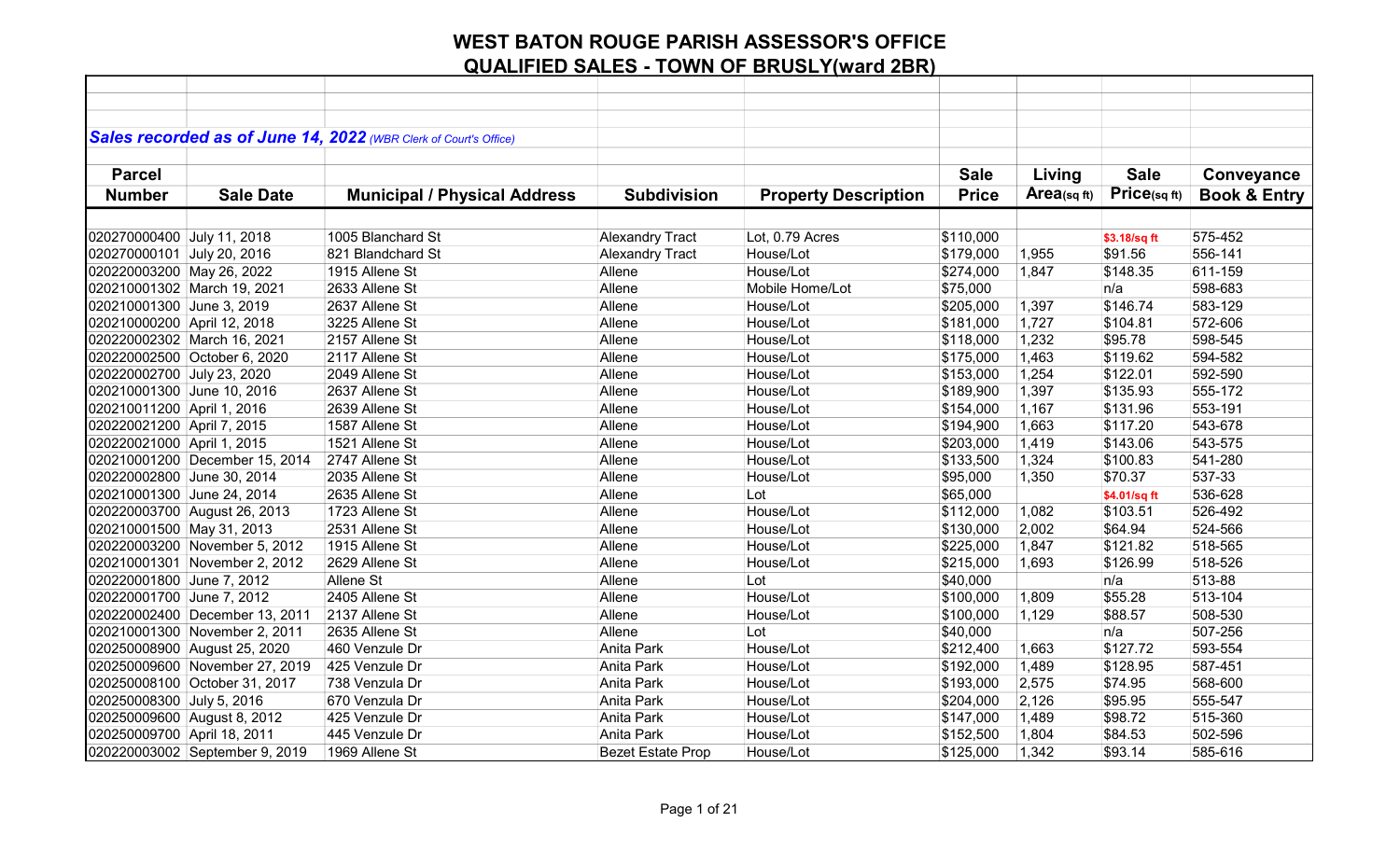|                             |                                                         | Sales recorded as of June 14, 2022 (WBR Clerk of Court's Office) |                              |                             |              |            |                   |                         |
|-----------------------------|---------------------------------------------------------|------------------------------------------------------------------|------------------------------|-----------------------------|--------------|------------|-------------------|-------------------------|
|                             |                                                         |                                                                  |                              |                             |              |            |                   |                         |
| <b>Parcel</b>               |                                                         |                                                                  |                              |                             | <b>Sale</b>  | Living     | <b>Sale</b>       | Conveyance              |
| <b>Number</b>               | <b>Sale Date</b>                                        | <b>Municipal / Physical Address</b>                              | <b>Subdivision</b>           | <b>Property Description</b> | <b>Price</b> | Area(sqft) | $Price_{(sq ft)}$ | <b>Book &amp; Entry</b> |
|                             |                                                         |                                                                  |                              |                             |              |            |                   |                         |
|                             | 020220002300 October 6, 2016                            | 2177 Allene St                                                   | <b>Bezet Estate Prop</b>     | House/2.33 Acres            | \$335,000    | 2,043      | \$163.97          | 558-45                  |
| 020220002300 June 30, 2011  |                                                         | Allene St                                                        | <b>Bezet Estate Property</b> | Lot, 2.33 Acres             | \$75,000     |            | \$32,190/acre     | 504-184                 |
|                             | 020270010300 September 19, 2019                         | 438 E Main St                                                    | <b>Brusly</b>                | House/Lot                   | \$215,000    | 1,602      | \$134.21          | 586-38                  |
|                             | 020270013300 January 31, 2019                           | 230 Julien St                                                    | Brusly                       | House/Lot                   | \$223,800    | 1,617      | \$138.40          | 580-6                   |
|                             | 020250006201 November 29, 2018                          | 220 E Main St                                                    | Brusly                       | House/Lot                   | \$199,900    | 1,580      | \$126.52          | 578-534                 |
|                             | 020250006203 September 11, 2018                         | 132 First St                                                     | <b>Brusly</b>                | House/Lot                   | \$195,000    | 1,578      | \$123.57          | 577-192                 |
| 020250006200 August 6, 2018 |                                                         | 240 E Main St                                                    | <b>Brusly</b>                | House/Lot                   | \$209,500    | 1,664      | \$125.90          | 576-202                 |
| 020279008500 June 6, 2018   |                                                         | 120 Lejeune St                                                   | <b>Brusly</b>                | House/Lot                   | \$69,000     | 1,102      | \$62.61           | 574-456                 |
|                             | 020279007400 January 31, 2018                           | 106 Bourg St                                                     | <b>Brusly</b>                | Lot, 0.48 Acres             | \$109,000    |            | \$5.14/sq ft      | 571-163                 |
| 020270009000 June 20, 2017  |                                                         | 620 E Main St                                                    | <b>Brusly</b>                | House/Lot                   | \$70,000     | 1,023      | \$68.43           | 565-88                  |
| 020270013300 April 6, 2017  |                                                         | 230 Julien St                                                    | Brusly                       | House/Lot                   | \$193,000    | 1,617      | \$119.36          | 562-301                 |
|                             | 020270010500 February 21, 2017                          | 111 St John St                                                   | <b>Brusly</b>                | House/Lot                   | \$80,000     | 889        | \$89.99           | 561-170                 |
|                             | 020270013200 December 22, 2016                          | 260 Julien St                                                    | <b>Brusly</b>                | House/Lot                   | \$65,000     | 1,736      | \$37.44           | 559-550                 |
|                             | 020270008700   September 29, 2016   710 / 720 E Main St |                                                                  | <b>Brusly</b>                | Comm'l Bldg/Lot             | \$151,800    |            | n/a               | 557-586                 |
| 020270011900 August 1, 2016 |                                                         | 236 St Mark St                                                   | <b>Brusly</b>                | House/Lot                   | \$135,000    | 1,029      | \$131.20          | 556-271                 |
| 020250006200 July 28, 2016  |                                                         | 240 E Main St                                                    | <b>Brusly</b>                | Lot, 0.17 Acres             | \$85,000     |            | \$2.46/sq ft      | 556-217                 |
|                             | 020280000300 January 19, 2016                           | S Kirkland Dr                                                    | <b>Brusly</b>                | 10 Acres, Batture           | \$166,550    |            | \$16,655/acre     | 551-183                 |
| 020270013300 June 11, 2014  |                                                         | 230 Julien St                                                    | <b>Brusly</b>                | House/Lot                   | \$93,000     | 1,287      | \$72.26           | 536-351                 |
|                             | 020270012501 March 11, 2014                             | <b>St Matthews St</b>                                            | <b>Brusly</b>                | Lot                         | \$27,500     |            | \$3.05/sq ft      | 532-378                 |
|                             | 020270007800 December 13, 2013                          | 128 Julien St                                                    | <b>Brusly</b>                | House/Lot                   | \$95,000     | 825        | \$115.15          | 529-240                 |
|                             | 020270011900 October 2, 2013                            | 236 St Mark St                                                   | Brusly                       | House/Lot                   | \$105,000    | 1,029      | \$102.04          | 527-490                 |
|                             | 020270013800 March 14, 2013                             | 218 S Kirkland Dr                                                | <b>Brusly</b>                | Mobile Home/Lot             | \$21,000     | 1,280      | \$16.41           | 522-194                 |
|                             | 020270013600 November 14, 2012                          | 219 Julien St                                                    | <b>Brusly</b>                | Mobile Home/Lot             | \$70,000     | 1,440      | \$48.61           | 519-63                  |
|                             | 020270010800 October 4, 2011                            | 408 Gwin St                                                      | <b>Brusly</b>                | House/Lot                   | \$29,000     | 864        | \$33.56           | 506-417                 |
|                             | 020270011600 September 19, 2011                         | 521 Gwin St                                                      | <b>Brusly</b>                | House/Lot                   | \$36,000     | 1,473      | \$24.44           | 506-132                 |
| 020270008000 May 19, 2011   |                                                         | 822 E Main St                                                    | <b>Brusly</b>                | House/Lot                   | \$138,500    | 1,218      | \$113.71          | 503-185                 |
|                             | 020270009800 August 20, 2010                            | 520 E Main St                                                    | <b>Brusly</b>                | House/Lot                   | \$45,000     | 1,227      | \$36.67           | 496-497                 |
| 020270009600 July 14, 2010  |                                                         | 546 E Main St                                                    | <b>Brusly</b>                | House/Lot                   | \$60,000     | 1,014      | \$59.17           | 495-552                 |
| 020250006202 August 1, 2018 |                                                         | 210 E Main St                                                    | Brusly                       | House/Lot                   | \$195,000    | 1,657      | \$117.68          | 576-120                 |
|                             | 020270010300 March 16, 2017                             | 438 E Main St                                                    | <b>Brusly</b>                | House/Lot                   | \$123,000    | 1,603      | \$76.73           | 561-569                 |
| 020270012700 June 16, 2015  |                                                         | 230 Lejeune St                                                   | Brusly                       | House/Lot                   | \$119,149    | 2,028      | \$58.75           | 546-189                 |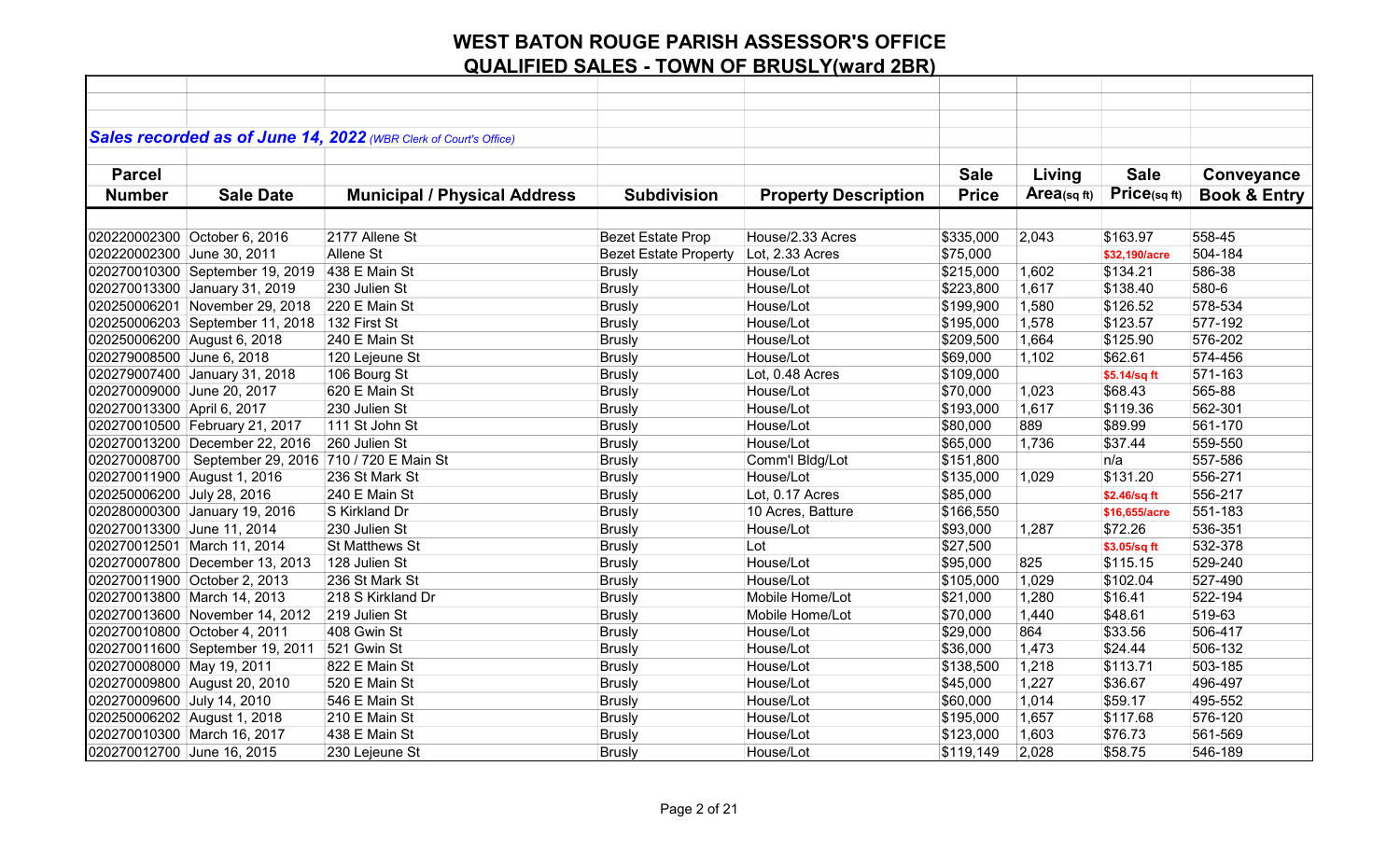|                               |                                                    | Sales recorded as of June 14, 2022 (WBR Clerk of Court's Office) |                       |                             |              |            |              |                         |
|-------------------------------|----------------------------------------------------|------------------------------------------------------------------|-----------------------|-----------------------------|--------------|------------|--------------|-------------------------|
|                               |                                                    |                                                                  |                       |                             |              |            |              |                         |
| <b>Parcel</b>                 |                                                    |                                                                  |                       |                             | <b>Sale</b>  | Living     | <b>Sale</b>  | Conveyance              |
| <b>Number</b>                 | <b>Sale Date</b>                                   | <b>Municipal / Physical Address</b>                              | <b>Subdivision</b>    | <b>Property Description</b> | <b>Price</b> | Area(sqft) | Price(sqft)  | <b>Book &amp; Entry</b> |
|                               |                                                    |                                                                  |                       |                             |              |            |              |                         |
|                               |                                                    |                                                                  |                       |                             |              |            |              |                         |
| 020270008000 October 27, 2010 |                                                    | 822 E Main St                                                    | <b>Brusly</b>         | House/Lot                   | \$101,000    | 1,218      | \$82.92      | 498-270                 |
| 020270013300 June 1, 2021     |                                                    | 230 Julien St                                                    | <b>Brusly Landing</b> | House/Lot                   | \$239,000    | 1,617      | \$147.80     | 601-262                 |
| 020270007800 March 23, 2020   |                                                    | 128 Julien St                                                    | <b>Brusly Landing</b> | House/Lot                   | \$105,000    | 825        | \$127.27     | 590-224                 |
| 020240009600 April 19, 2022   |                                                    | 723 Water Oak Dr                                                 | <b>Brusly Oaks</b>    | House/Lot                   | \$285,000    | 2,004      | \$142.22     | 609-631                 |
| 020240009100 April 19, 2022   |                                                    | 113 Oakbend Dr                                                   | <b>Brusly Oaks</b>    | House/Lot                   | \$363,400    | 2,218      | \$163.84     | 609-625                 |
|                               | 020240003900 December 16, 2021                     | 862 N Brusly Oaks Dr                                             | <b>Brusly Oaks</b>    | House/Lot                   | \$337,500    | 1,904      | \$177.26     | 606-342                 |
|                               | 020240008000 December 2, 2021                      | 886 Water Oak Dr                                                 | <b>Brusly Oaks</b>    | House/Lot                   | \$399,000    | 2,501      | \$159.53     | 605-643                 |
| 020240007100 October 4, 2021  |                                                    | 360 Willow Oak Dr                                                | <b>Brusly Oaks</b>    | House/Lot                   | \$360,000    | 2,095      | \$171.84     | 604-333                 |
|                               | 020240004700 September 17, 2021                    | 406 Oakleaf Ct                                                   | <b>Brusly Oaks</b>    | House/Lot                   | \$319,900    | 2,217      | \$144.29     | 604-22                  |
| 020240007800 July 28, 2021    |                                                    | 190 Willow Oak Dr                                                | <b>Brusly Oaks</b>    | House/Lot                   | \$334,000    | 2,054      | \$162.61     | 602-608                 |
| 020240003700 June 7, 2021     |                                                    | 822 N Brusly Oaks Dr                                             | <b>Brusly Oaks</b>    | House/Lot                   | \$320,000    | 2,258      | \$141.72     | 601-383                 |
| 020240004800 March 3, 2021    |                                                    | 380 Oakleaf Ct                                                   | <b>Brusly Oaks</b>    | House/Lot                   | \$325,000    | 2,275      | \$142.86     | 599-255                 |
| 020240009100 October 23, 2020 |                                                    | 113 Oakbend Dr                                                   | <b>Brusly Oaks</b>    | House/Lot                   | \$295,000    | 2,218      | \$133.00     | 595-146                 |
| 020240004400 April 17, 2020   |                                                    | 401 Willow Oak Dr                                                | <b>Brusly Oaks</b>    | House/Lot                   | \$325,000    | 2,392      | \$135.87     | 590-527                 |
| 020240003100 March 23, 2020   |                                                    | 223 Oakbend Dr                                                   | <b>Brusly Oaks</b>    | House/Lot                   | \$335,000    | 2,340      | \$143.16     | 590-227                 |
| 020240003900 May 21, 2019     |                                                    | 862 N Brusly Oaks Dr                                             | <b>Brusly Oaks</b>    | House/Lot                   | \$274,000    | 1,904      | \$143.91     | 582-490                 |
| 020240008300 April 30, 2019   |                                                    | 836 Water Oak Dr                                                 | <b>Brusly Oaks</b>    | House/Lot                   | \$289,900    | 2,380      | \$121.81     | 582-208                 |
|                               | 020240005500 February 26, 2019                     | 823 N Brusly Oaks Dr                                             | <b>Brusly Oaks</b>    | House/Lot                   | \$275,000    | 2,046      | \$134.41     | 580-422                 |
|                               | 020240009900   September 17, 2018 803 Water Oak Dr |                                                                  | <b>Brusly Oaks</b>    | House/Lot                   | \$306,500    | 2,155      | \$142.23     | 577-264                 |
| 020240006700 July 31, 2018    |                                                    | 925 Spanish Oak Dr                                               | <b>Brusly Oaks</b>    | House/Lot                   | \$279,000    | 2,506      | \$111.33     | 576-90                  |
| 020240004300 June 18, 2018    |                                                    | 351 Willow Oak Dr                                                | <b>Brusly Oaks</b>    | House/Lot                   | \$280,000    | 2,271      | \$123.29     | 574-652                 |
| 020240002500 May 1, 2018      |                                                    | 640 Cypress Point Ct                                             | <b>Brusly Oaks</b>    | House/Lot                   | \$295,000    | 2,119      | \$139.22     | 573-277                 |
| 020240009500 January 31, 2018 |                                                    | 703 Water Oak Dr                                                 | <b>Brusly Oaks</b>    | House/Lot                   | \$360,000    | 2,894      | \$124.40     | 571-188                 |
| 020240009900 July 3, 2017     |                                                    | 803 Water Oak Dr                                                 | <b>Brusly Oaks</b>    | House/Lot                   | \$300,000    | 2,155      | \$139.21     | 565-280                 |
| 0202400009700 June 28, 2017   |                                                    | 743 Water Oak Dr                                                 | <b>Brusly Oaks</b>    | House/Lot                   | \$280,500    | 2,204      | \$127.27     | 565-212                 |
| 020240002500 August 29, 2016  |                                                    | 640 Cypress Point Ct                                             | <b>Brusly Oaks</b>    | House/Lot                   | \$292,000    | 2,119      | \$137.80     | 556-633                 |
| 020240003200 August 29, 2016  |                                                    | 213 Oakbend Dr                                                   | <b>Brusly Oaks</b>    | House/Lot                   | \$346,707    | 2,537      | \$136.66     | 556-645                 |
| 020240009800 July 5, 2016     |                                                    | 763 Water Oak Dr                                                 | <b>Brusly Oaks</b>    | House/Lot                   | \$265,000    | 2,168      | \$122.23     | 555-557                 |
| 020240009000 June 10, 2016    |                                                    | 103 Oakbend Dr                                                   | <b>Brusly Oaks</b>    | House/Lot                   | \$268,000    | 1,997      | \$134.20     | 555-149                 |
| 020240004700 April 29, 2016   |                                                    | 406 Oakleaf Ct                                                   | <b>Brusly Oaks</b>    | House/lot                   | \$264,900    | 2,217      | \$119.49     | 554-22                  |
| 020240003200 March 23, 2016   |                                                    | 213 Oakbend Dr                                                   | <b>Brusly Oaks</b>    | Lot, 0.514 Acres            | \$58,000     |            | \$2.60/sq ft | 553-46                  |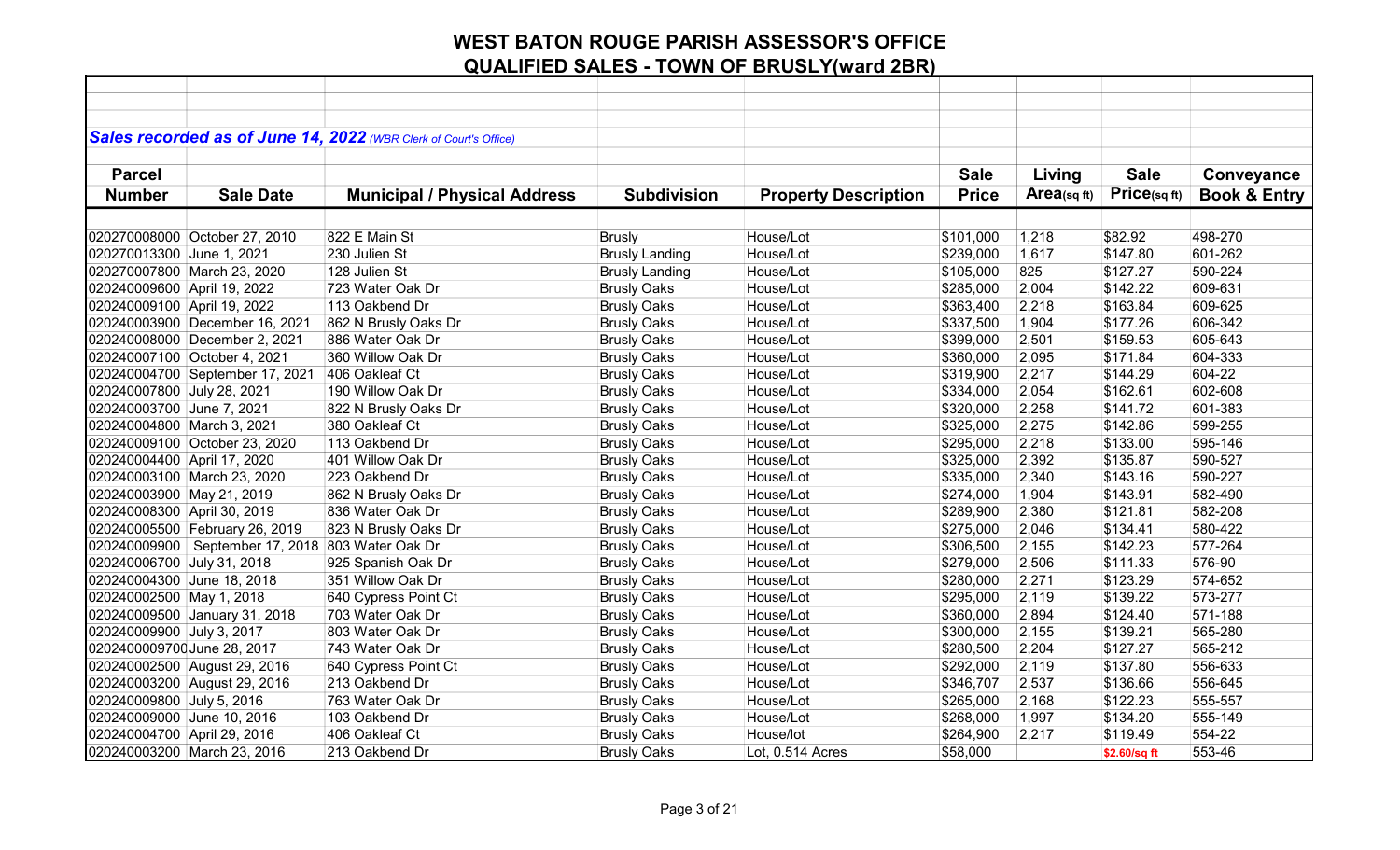|                              |                                 | Sales recorded as of June 14, 2022 (WBR Clerk of Court's Office) |                    |                             |              |            |              |                         |
|------------------------------|---------------------------------|------------------------------------------------------------------|--------------------|-----------------------------|--------------|------------|--------------|-------------------------|
| <b>Parcel</b>                |                                 |                                                                  |                    |                             | <b>Sale</b>  | Living     | <b>Sale</b>  | Conveyance              |
| <b>Number</b>                | <b>Sale Date</b>                |                                                                  | <b>Subdivision</b> | <b>Property Description</b> | <b>Price</b> | Area(sqft) | Price(sqft)  | <b>Book &amp; Entry</b> |
|                              |                                 | <b>Municipal / Physical Address</b>                              |                    |                             |              |            |              |                         |
|                              |                                 |                                                                  |                    |                             |              |            |              |                         |
|                              | 020240004100 February 18, 2016  | 321 Willow Oak Dr                                                | <b>Brusly Oaks</b> | House/Lot                   | \$293,000    | 2,458      | \$119.20     | 552-176                 |
|                              | 020240008600 December 11, 2015  | 760 Water Oak Dr                                                 | <b>Brusly Oaks</b> | House/Lot                   | \$239,900    | 1,962      | \$122.27     | 550-459                 |
| 020240004800 July 17, 2015   |                                 | 380 Oakleaf Ct                                                   | <b>Brusly Oaks</b> | House/Lot                   | \$285,000    | 2,275      | \$125.27     | 547-79                  |
| 020240003100 July 2, 2015    |                                 | 223 Oakbend Dr                                                   | <b>Brusly Oaks</b> | House/Lot                   | \$288,000    | 2,340      | \$123.08     | 546-560                 |
| 020240003200 June 22, 2015   |                                 | 213 Oakbend Dr                                                   | <b>Brusly Oaks</b> | Lot                         | \$65,000     |            | \$2.90/sq ft | 546-254                 |
| 020240002100 May 1, 2015     |                                 | Clubhouse Dr                                                     | <b>Brusly Oaks</b> | Lot                         | \$60,000     |            | \$3.61/sq ft | 544-657                 |
| 020240009600 April 29, 2015  |                                 | 723 Water Oak Dr                                                 | <b>Brusly Oaks</b> | House/Lot                   | \$240,000    | 2,004      | \$119.76     | 544-613                 |
| 020240007800 June 23, 2014   |                                 | 190 Willow Oak Dr                                                | <b>Brusly Oaks</b> | House/Lot                   | \$265,500    | 2,054      | \$129.26     | 536-605                 |
| 020240003700 May 12, 2014    |                                 | 822 N Brusly Oaks Dr                                             | <b>Brusly Oaks</b> | House/Lot                   | \$283,000    | 2,258      | \$125.33     | 535-416                 |
| 020240009700 March 20, 2014  |                                 | 743 Water Oak Dr                                                 | <b>Brusly Oaks</b> | House/Lot                   | \$278,000    | 2,204      | \$126.13     | 533-139                 |
|                              | 020240010400 November 4, 2013   | 221 Willow Oak Dr                                                | <b>Brusly Oaks</b> | House/Lot                   | \$270,000    | 2,432      | \$111.02     | 528-246                 |
|                              | 020240005400 November 4, 2013   | 843 N Brusly Oaks Dr                                             | <b>Brusly Oaks</b> | House/Lot                   | \$242,000    | 1,916      | \$126.30     | 528-265                 |
| 020240008000 July 25, 2013   |                                 | 886 Water Oak Dr                                                 | <b>Brusly Oaks</b> | House/Lot                   | \$280,000    | 2,501      | \$111.96     | 525-622                 |
| 020240009100 July 1, 2013    |                                 | 113 Oakbend Dr                                                   | <b>Brusly Oaks</b> | House/Lot                   | \$268,000    | 2,218      | \$120.83     | 525-282                 |
| 020240002100 April 22, 2013  |                                 | Clubhouse Dr                                                     | <b>Brusly Oaks</b> | 0.381 Acres                 | \$47,500     |            | \$2.85/sq ft | 523-139                 |
| 020240009700 July 17, 2012   |                                 | 743 Water Oak Dr                                                 | <b>Brusly Oaks</b> | House/Lot                   | \$270,000    | 2,204      | \$122.50     | 514-93                  |
| 020240005900 March 26, 2012  |                                 | 364 E Brusly Oaks Dr                                             | <b>Brusly Oaks</b> | House/Lot                   | \$232,000    | 2,103      | \$110.32     | $511 - 10$              |
|                              | 020240009600 January 10, 2012   | 723 Water Oak Dr                                                 | <b>Brusly Oaks</b> | House/Lot                   | \$215,000    | 2,004      | \$107.29     | 509-289                 |
|                              | 020240002700 December 13, 2011  | 353 E Brusly Oaks Dr                                             | <b>Brusly Oaks</b> | House/Lot                   | \$274,000    | 2,278      | \$120.28     | 508-547                 |
|                              | 020240006800 October 24, 2011   | 440 Willow Oak Dr                                                | <b>Brusly Oaks</b> | Lot                         | \$72,000     |            | n/a          | 507-97                  |
|                              | 020240008900 October 20, 2011   | 710 Water Oak Dr                                                 | <b>Brusly Oaks</b> | Lot                         | \$55,000     |            | n/a          | 507-42                  |
|                              | 020240005100 October 11, 2011   | 405 Oakleaf Ct                                                   | <b>Brusly Oaks</b> | House/Lot                   | \$234,900    | 1,999      | \$117.51     | 506-645                 |
|                              | 020240007800 November 8, 2010   | 190 Willow Oak Dr                                                | <b>Brusly Oaks</b> | House/Lot                   | \$269,500    | 2,054      | \$131.21     | 498-407                 |
|                              | 020240010200 October 26, 2010   | 863 Water Oak Dr                                                 | <b>Brusly Oaks</b> | House/Lot                   | \$234,000    | 2,073      | \$112.88     | 498-236                 |
|                              | 020240004400 September 30, 2010 | 401 Willow Oak Dr                                                | <b>Brusly Oaks</b> | House/Lot                   | \$280,000    | 2,392      | \$117.06     | 497-463                 |
| 020240002200 June 9, 2010    |                                 | 401 E Brusly Oaks Dr                                             | <b>Brusly Oaks</b> | Lot                         | \$59,000     |            | n/a          | 495-10                  |
| 020240009800 April 26, 2010  |                                 | 763 Water Oak Dr                                                 | <b>Brusly Oaks</b> | House/Lot                   | \$272,000    | 2,168      | \$125.46     | 494-40                  |
|                              | 020240005300 February 17, 2010  | 863 N Brusly Oaks Dr                                             | <b>Brusly Oaks</b> | House/Lot                   | \$247,000    | 1,990      | \$124.12     | 493-8                   |
|                              | 020240004400 January 20, 2010   | 401 E Brusly Oaks Dr                                             | <b>Brusly Oaks</b> | Lot                         | \$58,200     |            | n/a          | 492-161                 |
|                              | 020240007900 February 2, 2018   | 180 Willow Oak Dr                                                | <b>Brusly Oaks</b> | House/Lot                   | \$400,000    | 3,006      | \$133.07     | 571-215                 |
| 020240004700 October 4, 2017 |                                 | 406 Oakleaf Ct                                                   | <b>Brusly Oaks</b> | House/Lot                   | \$280,000    | 2,217      | \$126.30     | 568-63                  |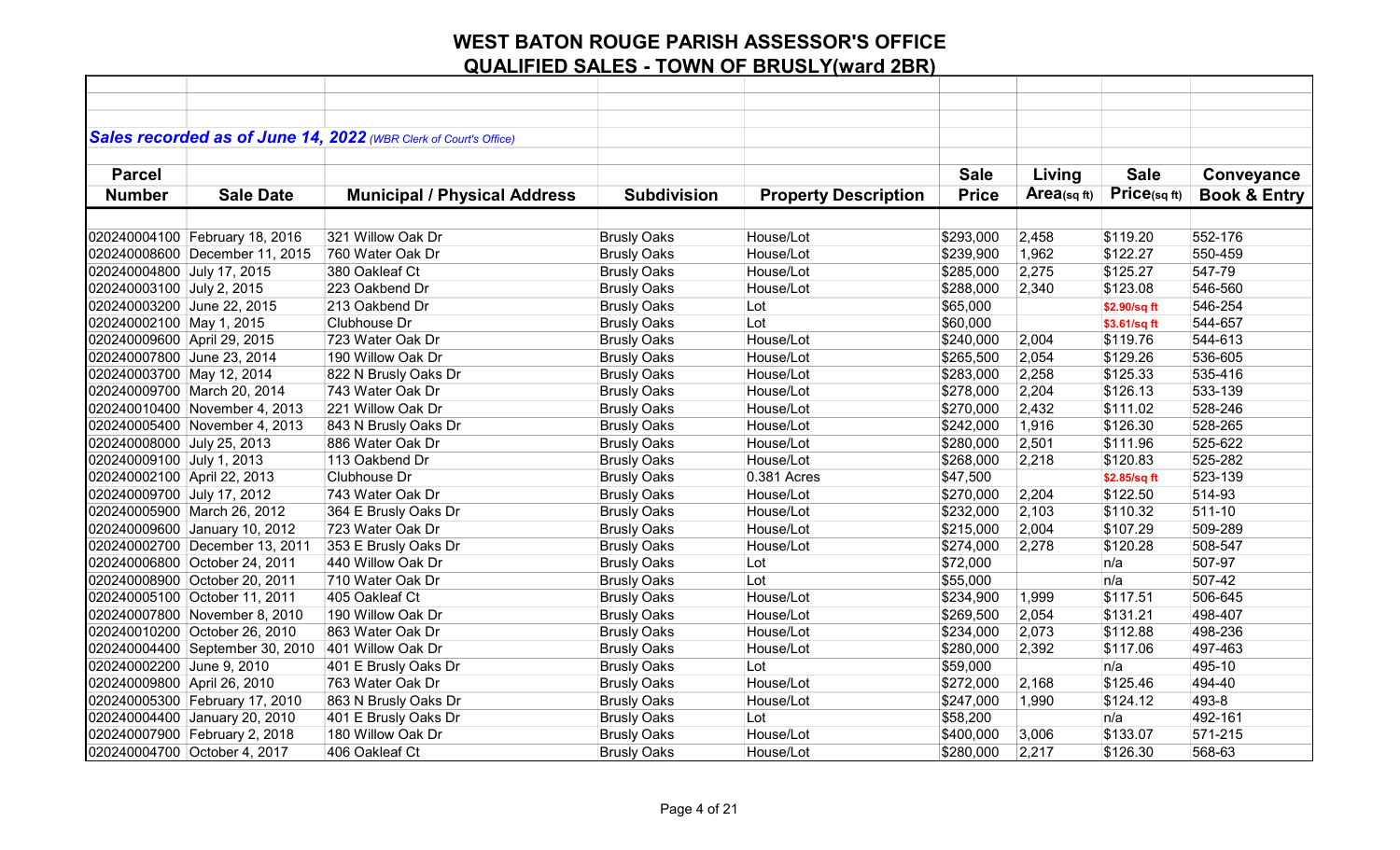|                             |                                | Sales recorded as of June 14, 2022 (WBR Clerk of Court's Office) |                          |                             |                   |            |                |                         |
|-----------------------------|--------------------------------|------------------------------------------------------------------|--------------------------|-----------------------------|-------------------|------------|----------------|-------------------------|
|                             |                                |                                                                  |                          |                             |                   |            |                |                         |
| <b>Parcel</b>               |                                |                                                                  |                          |                             | <b>Sale</b>       | Living     | <b>Sale</b>    | Conveyance              |
| <b>Number</b>               | <b>Sale Date</b>               | <b>Municipal / Physical Address</b>                              | <b>Subdivision</b>       | <b>Property Description</b> | <b>Price</b>      | Area(sqft) | Price(sqft)    | <b>Book &amp; Entry</b> |
|                             |                                |                                                                  |                          |                             |                   |            |                |                         |
| 020240009200 June 18, 2014  |                                | 133 Oakbend Dr                                                   | <b>Brusly Oaks</b>       | House/lot                   | \$275,000         | 2,241      | \$122.71       | 536-547                 |
|                             | 020240006500 February 21, 2013 | 887 Spanish Oak Dr                                               | <b>Brusly Oaks</b>       | House/Lot                   | \$361,500         | 3,426      | \$105.52       | 521-450                 |
|                             | 020240003400 March 27, 2012    | 734 N Brusly Oaks Dr                                             | <b>Brusly Oaks</b>       | House/Lot                   | \$287,000         | 2,462      | \$116.57       | 511-24                  |
|                             | 020270001417 December 6, 2021  | 543 Courtney Dr                                                  | <b>Courtney Estates</b>  | House/Lot                   | \$172,000         | 2,010      | \$85.57        | 606-65                  |
| 020250001600 June 25, 2019  |                                | 220 Lee Dr                                                       | <b>Courtney Estates</b>  | House/Lot                   | \$148,000         | 1,261      | \$117.37       | 584-243                 |
|                             | 020250001400 January 3, 2018   | 402 N Vaughn Dr(Medical Office)                                  | <b>Courtney Estates</b>  | Comm'l Bldg / 0.73 Acres    | \$1,097,000 8,379 |            | \$130.64/sq ft | 570-258                 |
| 020270003500 May 31, 2016   |                                | 504 Lee Dr                                                       | <b>Courtney Estates</b>  | House/Lot                   | \$155,000         | 1,349      | \$114.90       | 554-673                 |
|                             | 020270001405 March 17, 2016    | 650 Tullier St                                                   | <b>Courtney Estates</b>  | House/Lot                   | \$205,000         | 2,077      | \$98.70        | 552-691                 |
|                             | 020270001800 February 10, 2016 | 505 Lee Dr                                                       | <b>Courtney Estates</b>  | House/Lot                   | \$161,000         | 1,285      | \$125.29       | 552-85                  |
| 02027001700 May 28, 2015    |                                | 419 Lee Dr                                                       | <b>Courtney Estates</b>  | House/Lot                   | \$129,000         | 1,399      | \$92.21        | 545-649                 |
| 020270001800 July 10, 2014  |                                | 505 Lee Dr                                                       | <b>Courtney Estates</b>  | House/Lot                   | \$80,000          | 1,285      | \$62.26        | 537-159                 |
| 020270003500 May 29, 2014   |                                | 504 Lee Dr                                                       | <b>Courtney Estates</b>  | House/Lot                   | \$125,000         | 1,349      | \$92.66        | 536-155                 |
| 0202500016000 June 2, 2010  |                                | 220 Lee Dr                                                       | <b>Courtney Estates</b>  | House/Lot                   | \$115,000         | 1,273      | \$90.34        | 494-224                 |
|                             | 020260003500 January 20, 2022  | 447 W Main St                                                    | Gates at the Oaks        | House/Lot                   | \$329,900         | 2,106      | \$156.65       | 607-416                 |
|                             | 020260005600 November 24, 2021 | 335 Quiet Oak Blvd                                               | Gates at the Oaks        | House/Lot                   | \$410,000         | 2,474      | \$165.72       | 605-520                 |
|                             | 020260003400 November 12, 2021 | 457 W Main St                                                    | Gates at the Oaks        | House/Lot                   | \$297,500         | 2,016      | \$147.57       | 605-334                 |
|                             | 020260004500 August 18, 2021   | 316 Quiet Oak Blvd                                               | Gates at the Oaks        | House/Lot                   | \$460,000         | 3,392      | \$135.61       | 603-236                 |
| 020260003800 July 20, 2021  |                                | 375 W Main St                                                    | Gates at the Oaks        | House/Lot                   | \$272,400         | 1,803      | \$151.08       | 602-503                 |
|                             | 020260005300 December 17, 2020 | 427 Quiet Oak Blvd                                               | Gates at the Oaks        | House/Lot                   | \$322,000         | 2,076      | \$155.11       | 596-630                 |
|                             | 020260005600 August 28, 2020   | 335 Quiet Oak Blvd                                               | Gates at the Oaks        | House/Lot                   | \$355,000         | 2,474      | \$143.49       | 593-594                 |
| 020260003700 July 31, 2020  |                                | 427 W Main St                                                    | <b>Gates at the Oaks</b> | House/Lot                   | \$230,000         | 1,900      | \$121.05       | 593-193                 |
|                             | 020260005200 March 13, 2020    | 447 Quiet Oak Blvd                                               | Gates at the Oaks        | House/Lot                   | \$335,000         | 2,171      | \$154.31       | 590-150                 |
|                             | 020260005500 October 1, 2018   | 355 Quiet Oak Blvd                                               | Gates at the Oaks        | House/Lot                   | \$335,000         | 2,280      | \$146.93       | 577-516                 |
| 020260004900 May 31, 2018   |                                | 428 Quiet Oak Blvd                                               | Gates at the Oaks        | House/Lot                   | \$399,900         | 2,501      | \$159.90       | 574-302                 |
|                             | 020260005300 December 7, 2017  | 427 Quiet Oak Blvd                                               | Gates at the Oaks        | House/Lot                   | \$292,000         | 2,076      | \$140.66       | 569-347                 |
| 020260004300 June 2, 2017   |                                | 243 W Main St                                                    | Gates at the Oaks        | House/Lot                   | \$244,900         | 1,912      | \$128.09       | 564-516                 |
| 020260003700 April 25, 2017 |                                | 427 W Main St                                                    | Gates at the Oaks        | House/Lot                   | \$240,000         | 1,900      | \$126.32       | 563-240                 |
| 020260004300 July 22, 2016  |                                | 243 W Main St                                                    | Gates at the Oaks        | Lot, 0.339 Acres            | \$39,000          |            | \$2.64/sq ft   | 556-158                 |
| 020260003600 June 16, 2016  |                                | 437 W Main St                                                    | Gates at the Oaks        | Lot, 0.293 Acres            | \$40,000          |            | \$3.13/sq ft   | 555-248                 |
| 020260003900 April 29, 2016 |                                | 355 W Main St                                                    | Gates at the Oaks        | Lot, 0.315 Acres            | \$39,750          |            | \$2.90/sq ft   | 553-698                 |
| 020260003400 April 27, 2015 |                                | 457 W Main St                                                    | Gates at the Oaks        | House/Lot                   | \$234,000         | 2,016      | \$116.07       | 544-554                 |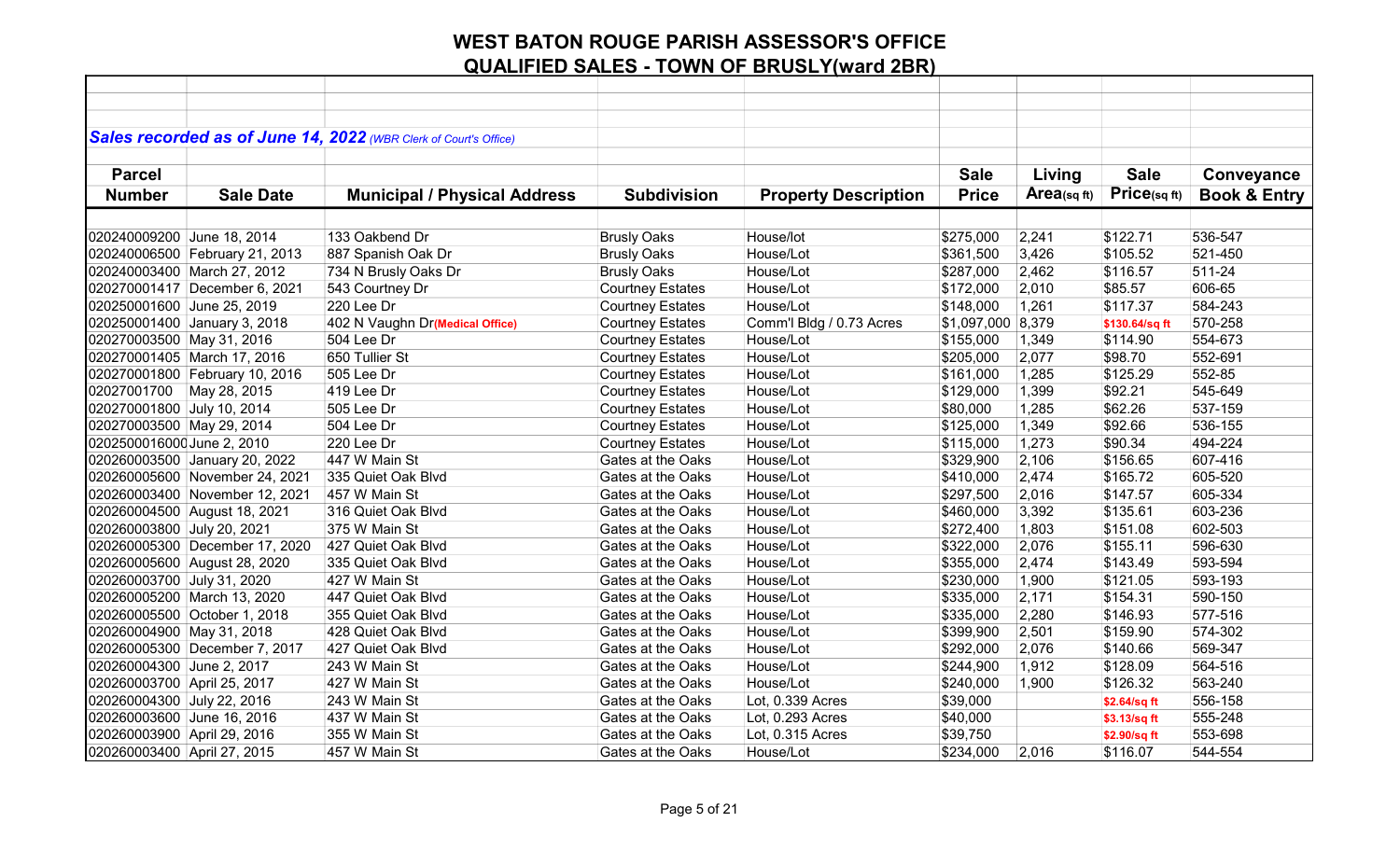|                             |                                 | Sales recorded as of June 14, 2022 (WBR Clerk of Court's Office) |                    |                             |              |            |                 |                         |
|-----------------------------|---------------------------------|------------------------------------------------------------------|--------------------|-----------------------------|--------------|------------|-----------------|-------------------------|
|                             |                                 |                                                                  |                    |                             |              |            |                 |                         |
| <b>Parcel</b>               |                                 |                                                                  |                    |                             | <b>Sale</b>  | Living     | <b>Sale</b>     | Conveyance              |
| <b>Number</b>               | <b>Sale Date</b>                | <b>Municipal / Physical Address</b>                              | <b>Subdivision</b> | <b>Property Description</b> | <b>Price</b> | Area(sqft) | $Price$ (sq ft) | <b>Book &amp; Entry</b> |
|                             |                                 |                                                                  |                    |                             |              |            |                 |                         |
| 020260003600 April 9, 2015  |                                 | 437 W Main St                                                    | Gates at the Oaks  | Lot                         | \$40,000     |            | n/a             | 544-5                   |
| 020260004700                | December 18, 2014               | 356 Quiet Oak Blvd                                               | Gates at the Oaks  | Lot                         | \$60,000     |            | n/a             | 541-333                 |
|                             | 020260004200 December 9, 2014   | 253 W Main St                                                    | Gates at the Oaks  | House/Lot                   | \$219,000    | 1,842      | \$118.89        | 541-157                 |
|                             | 020260003200 October 17, 2014   | 549 W Main St                                                    | Gates at the Oaks  | House/Lot                   | \$215,000    | 1,838      | \$116.97        | 540-99                  |
| 020260005700 March 24, 2014 |                                 | 315 Quiet Oak Blvd                                               | Gates at the Oaks  | House/Lot                   | \$304,900    | 2,336      | \$130.52        | 533-166                 |
|                             | 020260005400 November 27, 2013  | 375 Quiet Oak Blvd                                               | Gates at the Oaks  | House/Lot                   | \$289,900    | 2,139      | \$135.53        | 528-653                 |
|                             | 020260003900 November 5, 2013   | 355 W Main St                                                    | Gates at the Oaks  | Lot                         | \$43,500     |            | n/a             | 528-271                 |
|                             | 020260005700 October 10, 2013   | 315 Quiet Oak Blvd                                               | Gates at the Oaks  | Lot                         | \$60,000     |            | n/a             | 527-650                 |
|                             | 020260005300 September 30, 2013 | 427 Quiet Oak Blvd                                               | Gates at the Oaks  | House/Lot                   | \$274,900    | 2,076      | \$132.42        | 527-462                 |
|                             | 020260004900 September 23, 2013 | 428 Quiet Oak Blvd                                               | Gates at the Oaks  | Lot                         | \$55,000     |            | n/a             | 527-257                 |
|                             | 020260005500 September 17, 2013 | 355 Quiet Oak Blvd                                               | Gates at the Oaks  | House/Lot                   | \$304,900    | 2,280      | \$133.73        | 527-170                 |
| 020260005200 June 24, 2013  |                                 | 447 Quiet Oak Blvd                                               | Gates at the Oaks  | House/Lot                   | \$294,900    | 2,171      | \$135.84        | 525-175                 |
|                             | 020260004600 February 21, 2013  | 336 Quiet Oak Blvd                                               | Gates at the Oaks  | House/Lot                   | \$275,000    | 2,221      | \$123.82        | 521-467                 |
|                             | 020260005200 January 31, 2013   | 447 Quiet Oak Blvd                                               | Gates at the Oaks  | Lots(4)                     | \$240,000    |            | \$60,000/lot    | 521-108                 |
|                             | 020260003300 January 30, 2013   | 467 W Main St                                                    | Gates at the Oaks  | House/Lot                   | \$248,500    | 2,099      | \$118.39        | 521-99                  |
|                             | 020260005600 January 23, 2013   | 335 Quiet Oak Blvd                                               | Gates at the Oaks  | House/Lot                   | \$305,000    | 2,474      | \$123.28        | 521-49                  |
|                             | 020260005000 December 20, 2012  | 448 Quiet Oak Blvd                                               | Gates at the Oaks  | Lot                         | \$45,000     |            | n/a             | 519-629                 |
|                             | 020260004900 December 7, 2012   | 428 Quiet Oak Blvd                                               | Gates at the Oaks  | Lots(6)                     | \$360,000    |            | \$60,000/lot    | 519-337                 |
|                             | 020260005900 November 15, 2012  | 245 Quiet Oak Blvd                                               | Gates at the Oaks  | House/Lot                   | \$305,000    | 2,423      | \$125.88        | 519-90                  |
|                             | 020260005900 October 2, 2012    | 245 Quiet Oak Blvd                                               | Gates at the Oaks  | House/Lot                   | \$280,000    | 2,423      | \$115.56        | 517-613                 |
| 020260005900 March 5, 2012  |                                 | 245 Quiet Oak Blvd                                               | Gates at the Oaks  | Lot                         | \$50,000     |            | n/a             | 510-391                 |
|                             | 020260003400 November 16, 2011  | 457 W Main St                                                    | Gates at the Oaks  | House/Lot                   | \$224,000    | 2,016      | \$111.11        | 507-661                 |
|                             | 020260003500 September 23, 2011 | 447 W Main St                                                    | Gates at the Oaks  | House/Lot                   | \$218,000    | 2,106      | \$103.51        | 506-221                 |
|                             | 020260002900 November 3, 2010   | 244 Quiet Oak Blvd                                               | Gates at the Oaks  | House/Lot                   | \$335,000    | 3,022      | \$110.85        | 498-323                 |
| 020260004800 May 26, 2010   |                                 | 376 Quiet Oak Blvd                                               | Gates at the Oaks  | House/Lot                   | \$271,000    | 2,124      | \$127.59        | 494-155                 |
|                             | 020250003100 February 28, 2019  | 256 Hebert St                                                    | Hebert             | House/Lot                   | \$120,000    | 1,199      | \$100.08        | 580-483                 |
| 020250003100 July 8, 2013   |                                 | 256 Hebert St                                                    | Hebert             | House/Lot                   | \$105,000    | 1,199      | \$87.57         | 525-385                 |
|                             | 020250002800 February 17, 2011  | 138 Hebert St                                                    | Hebert             | House/Lot                   | \$160,000    | 1,452      | \$110.19        | 501-156                 |
|                             | 020220009800 January 14, 2011   | 2140 Live Oak Dr                                                 | Hill               | Lot                         | \$4,000      |            | n/a             | 500-523                 |
| 020270004500 June 2, 2020   |                                 | 323 St Mary St                                                   | Levert Place       | House/Lot                   | \$224,000    | 1,743      | \$128.51        | 591-469                 |
| 020270003900 May 26, 2017   |                                 | 348 St Mary St                                                   | Levert Place       | House/Lot                   | \$100,000    | 1,225      | \$81.63         | 564-153                 |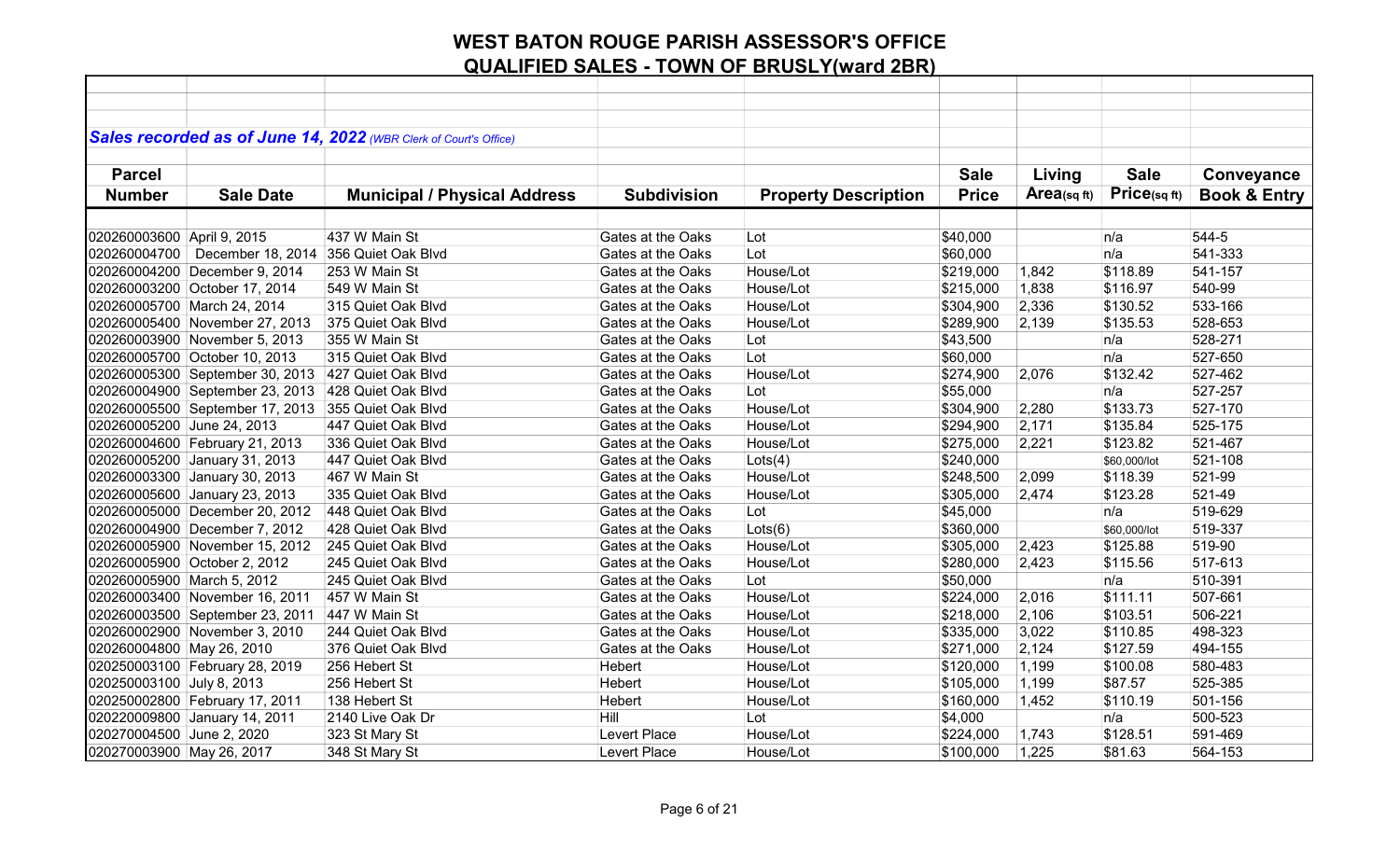|                            |                                 | Sales recorded as of June 14, 2022 (WBR Clerk of Court's Office) |                    |                             |              |            |              |                         |
|----------------------------|---------------------------------|------------------------------------------------------------------|--------------------|-----------------------------|--------------|------------|--------------|-------------------------|
|                            |                                 |                                                                  |                    |                             |              |            |              |                         |
| <b>Parcel</b>              |                                 |                                                                  |                    |                             | <b>Sale</b>  | Living     | <b>Sale</b>  | Conveyance              |
| <b>Number</b>              | <b>Sale Date</b>                | <b>Municipal / Physical Address</b>                              | <b>Subdivision</b> | <b>Property Description</b> | <b>Price</b> | Area(sqft) | Price(sqft)  | <b>Book &amp; Entry</b> |
|                            |                                 |                                                                  |                    |                             |              |            |              |                         |
| 020270004000 March 1, 2016 |                                 | 328 St. Mary St                                                  | Levert Place       | House/Lot                   | \$139,900    | 1,559      | \$89.74      | 552-373                 |
|                            | 020220006600 February 18, 2022  | 1640 Live Oak Dr                                                 | Live Oak Place     | House/Lot                   | \$159,500    | 1,317      | \$121.11     | 608-133                 |
|                            | 020210002400 February 11, 2022  | 2811 Live Oak Dr                                                 | Live Oak Place     | Lot, 0.43 Acres             | \$55,000     |            | \$3.00/sq ft | 608-28                  |
|                            | 020210003200 February 18, 2021  | 3121 Live Oak Dr                                                 | Live Oak Place     | House/Lot                   | \$235,000    | 1,848      | \$127.16     | 598-150                 |
|                            | 020220007000 September 4, 2020  | 1803 Live Oak Dr                                                 | Live Oak Place     | House/Lot                   | \$177,000    | 2,420      | \$73.14      | 594-16                  |
| 020210003301 June 9, 2020  |                                 | 3211 Live Oak Dr                                                 | Live Oak Place     | House/Lot                   | \$239,900    | 1,808      | \$132.69     | 591-570                 |
|                            | 020210003401 December 17, 2019  | 3311 Live Oak Dr                                                 | Live Oak Place     | House/Lot                   | \$198,700    | 1,524      | \$130.38     | 587-612                 |
|                            | 020220007500 October 17, 2019   | 1959 Live Oak Dr                                                 | Live Oak Place     | House/Lot                   | \$183,000    | 1,618      | \$113.10     | 586-613                 |
|                            | 020220008700 August 7, 2019     | 2347 Live Oak Dr                                                 | Live Oak Place     | House/Lot                   | \$255,000    | 2,007      | \$127.06     | 585-112                 |
|                            | 020210003401 February 12, 2019  | 3311 Live Oak Dr                                                 | Live Oak Place     | House/Lot                   | \$115,550    | 1,524      | \$75.82      | 580-241                 |
|                            | 020210008300 December 4, 2018   | 3803 Live Oak Dr                                                 | Live Oak Place     | House/Lot                   | \$222,000    | 1,736      | \$127.88     | 578-635                 |
|                            | 020210003800 October 11, 2018   | 2515 Live Oak Dr                                                 | Live Oak Place     | House/Lot                   | \$194,000    | 1,644      | \$118.00     | 577-616                 |
|                            | 020220010800 March 12, 2018     | 1820 Live Oak Dr                                                 | Live Oak Place     | House/Lot                   | \$215,000    | 1,831      | \$117.42     | 572-88                  |
|                            | 020210008300 February 5, 2018   | 3803 Live Oak Dr                                                 | Live Oak Place     | House/Lot                   | \$220,000    | 1,736      | \$126.73     | 571-242                 |
|                            | 020220010300 October 3, 2017    | 2010 Live Oak Dr                                                 | Live Oak Place     | House/Lot                   | \$209,000    | 2,090      | \$100.00     | 568-29                  |
| 020210003001 May 26, 2017  |                                 | 3012 Live Oak Dr                                                 | Live Oak Place     | House/Lot                   | \$200,000    | 1,575      | \$126.98     | 564-171                 |
|                            | 020210005600 December 7, 2016   | 3419 Live Oak Dr                                                 | Live Oak Place     | House/Lot                   | \$208,000    | 1,710      | \$121.64     | 559-219                 |
|                            | 020210002202 February 22, 2016  | 2710 Live Oak Dr                                                 | Live Oak Place     | House/Lot                   | \$158,900    | 2,501      | \$63.53      | 552-212                 |
| 020220009500 July 30, 2015 |                                 | 2250 Live Oak Dr                                                 | Live Oak Place     | House/Lot                   | \$177,000    | 1,846      | \$95.88      | 547-328                 |
| 020220010000 April 8, 2015 |                                 | 2100 Live Oak Dr                                                 | Live Oak Place     | House/Lot                   | \$215,000    | 2,856      | \$75.28      | 543-698                 |
|                            | 020220006700 March 18, 2015     | 1653 Live Oak Dr                                                 | Live Oak Place     | House/Lot                   | \$170,000    | 1,761      | \$96.54      | 543-359                 |
|                            | 020210005301 September 22, 2014 | 3662 Live Oak Dr                                                 | Live Oak Place     | House/Lot                   | \$135,000    | 2,447      | \$55.17      | 539-268                 |
|                            | 020210008400 September 5, 2014  | 4019 Live Oak Dr                                                 | Live Oak Place     | House/Lot                   | \$220,000    | 2,891      | \$76.10      | 538-629                 |
|                            | 020220007100 December 21, 2012  | 1823 Live Oak Dr                                                 | Live Oak Place     | House/Lot                   | \$190,000    | 1,634      | \$116.28     | 520-72                  |
|                            | 020210008300 October 23, 2012   | 3803 Live Oak Dr                                                 | Live Oak Place     | House/Lot                   | \$185,000    | 1,736      | \$106.57     | 518-389                 |
|                            | 020210002400 September 21, 2011 | 2811 Live Oak Dr                                                 | Live Oak Place     | Lot                         | \$45,000     |            | n/a          | 506-152                 |
| 020210002701 July 16, 2010 |                                 | 2841 Live Oak Dr                                                 | Live Oak Place     | House/Lot                   | \$210,000    | 1,791      | \$117.25     | 495-669                 |
| 020220009500 July 1, 2010  |                                 | 2250 Live Oak Dr                                                 | Live Oak Place     | House/Lot                   | \$188,000    | 1,846      | \$101.84     | 495-353                 |
| 020220010400 May 24, 2010  |                                 | 1960 Live Oak Dr                                                 | Live Oak Place     | House/Lot                   | \$192,000    | 1,683      | \$114.08     | 494-146                 |
| 020210003301 June 8, 2012  |                                 | 3211 Live Oak Dr                                                 | Live Oak Place     | House/Lot                   | \$189,000    | 1,808      | \$104.54     | 513-135                 |
| 02027001901                | March 22, 2022                  | 244 St Mark St                                                   | Molaisonville      | House/Lot                   | \$30,000     | 1,360      | \$22.06      | 609-38                  |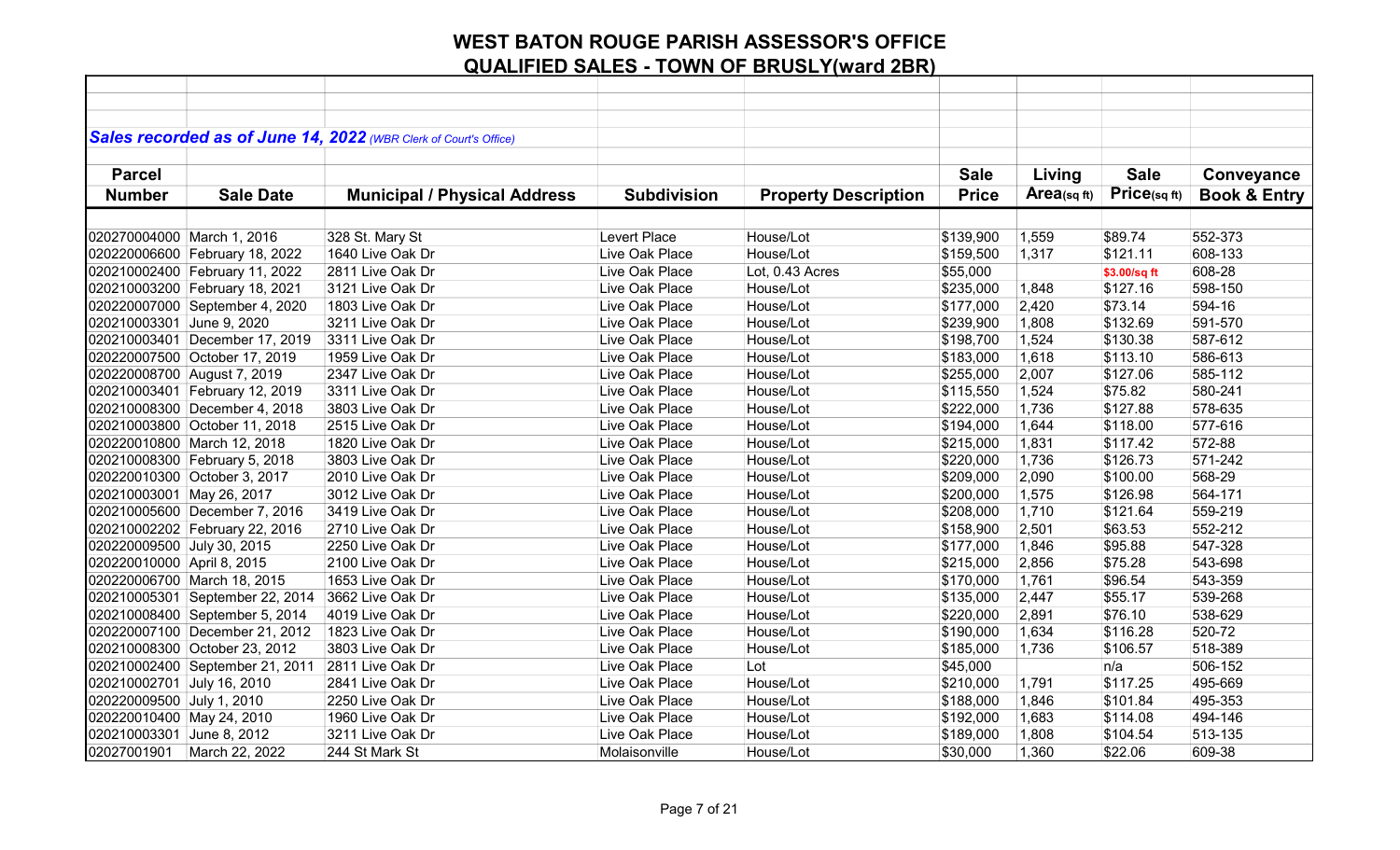|                             |                                 | Sales recorded as of June 14, 2022 (WBR Clerk of Court's Office) |                         |                             |              |            |              |                         |
|-----------------------------|---------------------------------|------------------------------------------------------------------|-------------------------|-----------------------------|--------------|------------|--------------|-------------------------|
|                             |                                 |                                                                  |                         |                             |              |            |              |                         |
| <b>Parcel</b>               |                                 |                                                                  |                         |                             | <b>Sale</b>  | Living     | <b>Sale</b>  | Conveyance              |
| <b>Number</b>               | <b>Sale Date</b>                | <b>Municipal / Physical Address</b>                              | <b>Subdivision</b>      | <b>Property Description</b> | <b>Price</b> | Area(sqft) | Price(sqft)  | <b>Book &amp; Entry</b> |
|                             |                                 |                                                                  |                         |                             |              |            |              |                         |
| 020270007200 May 6, 2020    |                                 | 136 / 138 S Kirkland Dr                                          | Molaisonville           | Duplex/Lot                  | \$180,000    | 1,737      | \$103.63     | 591-35                  |
|                             | 020220005400 January 31, 2022   | 1450 Ory Dr                                                      | Oak Shadow              | Mobile Home/Lot             | \$100,000    |            | n/a          | 607-532                 |
|                             | 020220011900 November 3, 2021   | 1659 Ory Dr                                                      | Oak Shadow              | House/Lot                   | \$193,000    | 1,396      | \$138.25     | 605-185                 |
|                             | 020220016200 October 6, 2021    | 1924 Ory Dr                                                      | Oak Shadow              | House/Lot                   | \$260,000    | 1,801      | \$144.36     | 604-423                 |
|                             | 020220013500 February 1, 2021   | 2123 Ory Dr                                                      | Oak Shadow              | House/Lot                   | \$188,000    | 1,569      | \$119.82     | 597-484                 |
|                             | 020220005600 February 18, 2020  | 2120 Ory Dr                                                      | Oak Shadow              | House/Lot                   | \$184,900    | 1,420      | \$130.21     | 589-506                 |
|                             | 020220011800 February 26, 2019  | 1633 Ory Dr                                                      | Oak Shadow              | House/Lot                   | \$174,900    | 1,441      | \$121.37     | 580-425                 |
|                             | 020220015700 January 24, 2019   | 2100 Ory Dr                                                      | Oak Shadow              | House/Lot                   | \$180,000    | 1,501      | \$119.92     | 579-617                 |
|                             | 020220015700 October 2, 2018    | 2100 Ory Dr                                                      | Oak Shadow              | House/Lot                   | \$92,000     | 1,501      | \$61.29      | 577-544                 |
| 020220012200 April 25, 2018 |                                 | 1755 Ory Dr                                                      | Oak Shadow              | House/Lot                   | \$210,000    | 1,803      | \$116.47     | 573-174                 |
| 020220013900 July 25, 2017  |                                 | Ory Dr                                                           | Oak Shadow              | Lot, 0.30 Acres             | \$30,000     |            | \$2.28/sq ft | 565-686                 |
|                             | 020220011900 November 2, 2015   | 1659 Ory Dr                                                      | Oak Shadow              | House/Lot                   | \$146,000    | 1,396      | \$104.58     | 549-598                 |
|                             | 020220015500 March 30, 2015     | 2130 Ory Dr                                                      | Oak Shadow              | House/Lot                   | \$149,900    | 1,481      | \$101.22     | 543-532                 |
|                             | 020220017200 December 30, 2014  | 1650 Ory Dr                                                      | Oak Shadow              | House/Lot                   | \$153,000    | 1,300      | \$117.69     | 541-523                 |
|                             | 020220016800 January 29, 2015   | 1800 Ory Dr                                                      | Oak Shadow              | House/Lot                   | \$107,000    | 1,970      | \$54.31      | 542-239                 |
|                             | 020220012200 December 1, 2014   | 1755 Ory Dr                                                      | Oak Shadow              | House/Lot                   | \$200,000    | 1,803      | \$110.93     | 541-9                   |
|                             | 020220017100 December 11, 2012  | 1730 Ory Dr                                                      | Oak Shadows             | House/Lot                   | \$165,000    | 1,702      | \$96.94      | 519-414                 |
| 020220016800 March 30, 2011 |                                 | 1800 Ory Dr                                                      | Oak Shadows             | House/Lot                   | \$164,900    | 1,970      | \$83.71      | 502-352                 |
| 020220014100 June 29, 2010  |                                 | 2317 Ory Dr                                                      | Oak Shadows             | House/Lot                   | \$220,000    | 2,002      | \$109.89     | 495-242                 |
|                             | 020220012000 February 5, 2013   | 1701 Ory Dr                                                      | Oak Shadows             | House/Lot                   | \$135,000    | 1,421      | \$95.00      | 521-170                 |
|                             | 020220020600 August 31, 2020    | 1877 Orleans Quarters Dr                                         | <b>Orleans Quarters</b> | Houes/Lot                   | \$245,000    | 1,659      | \$147.68     | 593-622                 |
| 020220018100 April 27, 2020 |                                 | 1561 Orleans Quarters Dr                                         | <b>Orleans Quarters</b> | House/Lot                   | \$245,000    | 1,715      | \$142.86     | 590-617                 |
|                             | 020220019000 November 6, 2019   | 1673 Orleans Quarters Dr                                         | <b>Orleans Quarters</b> | House/Lot                   | \$235,000    | 1,875      | \$125.33     | 587-106                 |
|                             | 020220018200 December 28, 2017  | 1591 Orleans Quarters Dr                                         | <b>Orleans Quarters</b> | House/Lot                   | \$225,000    | 2,009      | \$112.00     | $570-1$                 |
| 020220018100 July 3, 2017   |                                 | 1561 Orleans Quarters Dr                                         | <b>Orleans Quarters</b> | House/Lot                   | \$232,000    | 1,715      | \$135.28     | 565-265                 |
|                             | 020220019500 October 3, 2016    | 1745 Orleans Quarters Dr                                         | <b>Orleans Quarters</b> | Lot, 0.28 Acres             | \$50,000     |            | \$4.18/sq ft | 557-631                 |
|                             | 020220018300 September 16, 2016 | 1603 Orleans Quarters Dr                                         | <b>Orleans Quarters</b> | House/Lot                   | \$233,000    | 1,733      | \$134.45     | 557-356                 |
| 020220019900 July 5, 2016   |                                 | 1807 Orleans Quarters Dr                                         | <b>Orleans Quarters</b> | House/Lot                   | \$277,000    | 2,161      | \$128.18     | 555-562                 |
|                             | 020220020300 October 15, 2012   | 1847 Orleans Quarters Dr                                         | <b>Orleans Quarters</b> | House/Lot                   | \$233,000    | 2,032      | \$114.67     | 518-217                 |
|                             | 020220018500 October 9, 2012    | 1623 Orleans Quarters Dr                                         | <b>Orleans Quarters</b> | House/Lot                   | \$256,000    | 2,465      | \$103.85     | 517-137                 |
| 020220020600 April 9, 2012  |                                 | 1877 Orleans Quarters Dr                                         | <b>Orleans Quarters</b> | House/Lot                   | \$208,000    | 1,659      | \$125.38     | 511-191                 |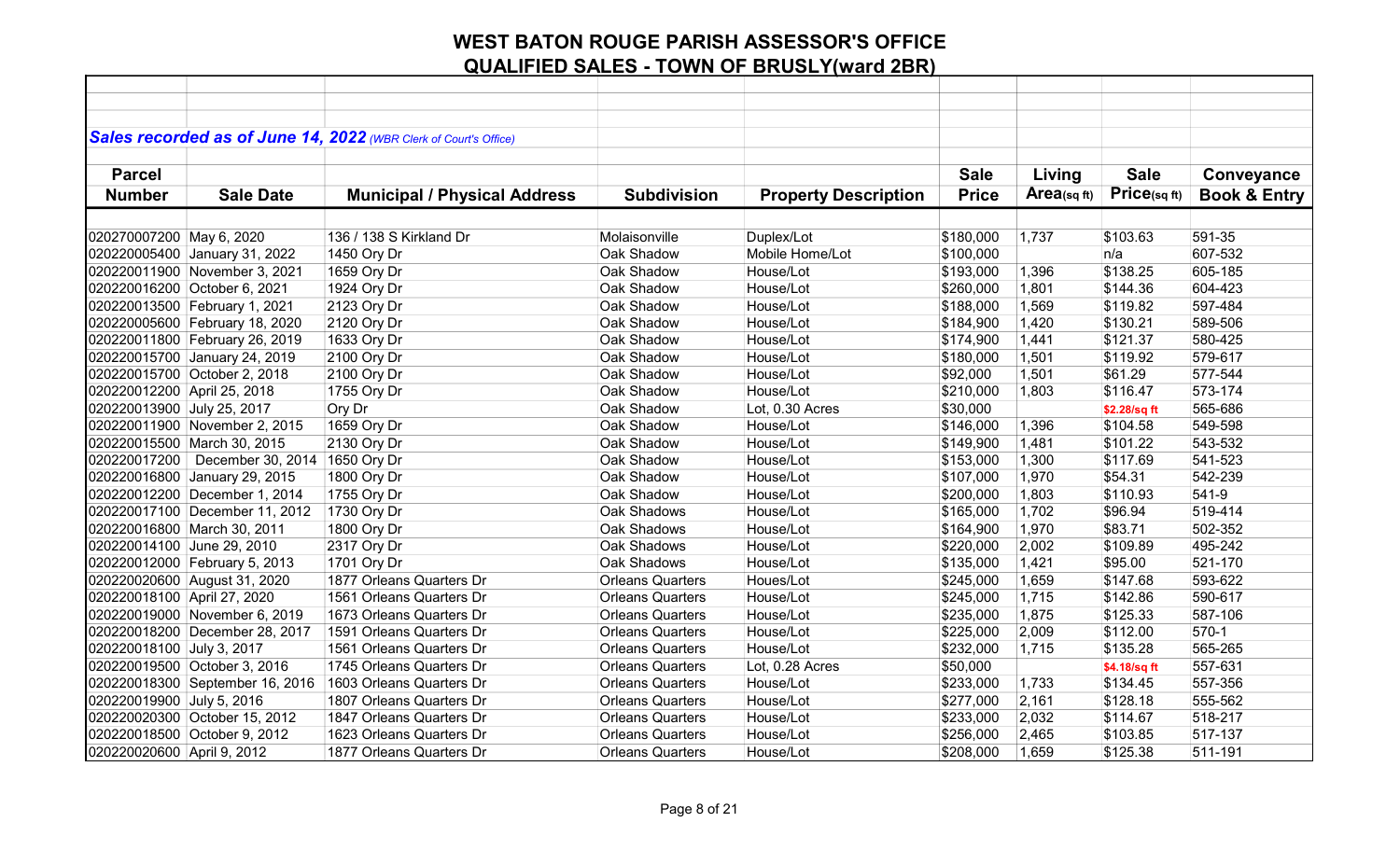|                              |                                 | Sales recorded as of June 14, 2022 (WBR Clerk of Court's Office) |                         |                             |              |             |              |                         |
|------------------------------|---------------------------------|------------------------------------------------------------------|-------------------------|-----------------------------|--------------|-------------|--------------|-------------------------|
|                              |                                 |                                                                  |                         |                             |              |             |              |                         |
| <b>Parcel</b>                |                                 |                                                                  |                         |                             | <b>Sale</b>  | Living      | <b>Sale</b>  | Conveyance              |
| <b>Number</b>                | <b>Sale Date</b>                | <b>Municipal / Physical Address</b>                              | <b>Subdivision</b>      | <b>Property Description</b> | <b>Price</b> | Area(sq ft) | Price(sqft)  | <b>Book &amp; Entry</b> |
|                              |                                 |                                                                  |                         |                             |              |             |              |                         |
|                              | 020220018900 October 28, 2010   | 1663 Orleans Quarters Dr                                         | <b>Orleans Quarters</b> | House/Lot                   | \$212,000    | 1,685       | \$125.82     | 498-273                 |
| 020220017800 June 11, 2010   |                                 | 1491 Orleans Quarters Dr                                         | <b>Orleans Quarters</b> | Lot                         | \$58,000     |             | n/a          | 495-26                  |
| 020220017900 March 12, 2010  |                                 | 1501 Orleans Quarters Dr                                         | <b>Orleans Quarters</b> | Lot                         | \$58,000     |             | n/a          | 493-90                  |
| 020220019100 July 15, 2019   |                                 | 1705 Orleans Quarters Dr                                         | <b>Orleans Quarters</b> | House/Lot                   | \$262,500    | 2,193       | \$119.70     | 584-458                 |
|                              | 020220019700 October 1, 2018    | 1765 Orleans Quarters Dr                                         | <b>Orleans Quarters</b> | House/Lot                   | \$243,000    | 1,752       | \$138.70     | 577-505                 |
|                              |                                 | 020220020000   September 17, 2018   1817 Orleans Quarters Dr     | <b>Orleans Quarters</b> | House/Lot                   | \$233,000    | 1,847       | \$126.15     | 577-260                 |
| 020220018500 May 31, 2018    |                                 | 1623 Orleans Quarters Dr                                         | <b>Orleans Quarters</b> | House/Lot                   | \$283,500    | 2,465       | \$115.01     | 574-305                 |
|                              | 020220017800 December 28, 2017  | 1491 Orleans Quarters Dr                                         | <b>Orleans Quarters</b> | House/Lot                   | \$285,500    | 2,240       | \$127.46     | 570-4                   |
| 020220019500 July 30, 2014   |                                 | 1745 Orleans Quarters Dr                                         | <b>Orleans Quarters</b> | Lot                         | \$45,000     |             | n/a          | 537-499                 |
|                              | 020220018300 January 31, 2014   | 1603 Orleans Quarters Dr                                         | <b>Orleans Quarters</b> | House/Lot                   | \$178,500    | 1,960       | \$91.07      | 531-321                 |
| 024600002500 April 22, 2022  |                                 | 2610 Orleans Quarters Dr                                         | <b>Orleans West</b>     | House/Lot                   | \$275,000    | 1,698       | \$161.96     | 610-77                  |
| 024600007500 March 8, 2022   |                                 | 3344 Orleans Quarters Dr                                         | <b>Orleans West</b>     | House/Lot                   | \$252,000    | 1,693       | \$148.85     | 608-447                 |
| 024600004300 October 6, 2021 |                                 | 3229 Orleans Quarters Dr                                         | <b>Orleans West</b>     | House/Lot                   | \$260,000    | 2,248       | \$115.66     | 604-439                 |
|                              | 024600006400 September 24, 2021 | 3407 Orleans Quarters Dr                                         | <b>Orleans West</b>     | House/Lot                   | \$234,000    | 1,690       | \$138.46     | 604-120                 |
|                              | 024600004000 August 27, 2021    | 3127 Orleans Quarters Dr                                         | Orleans West            | House/Lot                   | \$255,000    | 2,052       | \$124.27     | 603-448                 |
| 024600002600 July 28, 2021   |                                 | 2640 Orleans Quarters Dr                                         | <b>Orleans West</b>     | House/Lot                   | \$239,000    | 1,689       | \$141.50     | 602-617                 |
| 024600006300 July 2, 2021    |                                 | 3385 Orleans Quarters Dr                                         | <b>Orleans West</b>     | House/Lot                   | \$280,000    | 2,231       | \$125.50     | 602-187                 |
| 024600008600 July 1, 2021    |                                 | 616 Lyon St                                                      | <b>Orleans West</b>     | House/Lot                   | \$505,000    | 2,455       | \$205.70     | 602-166                 |
| 024600003800 June 3, 2021    |                                 | 3055 Orleans Quarters Rd                                         | <b>Orleans West</b>     | House/Lot                   | \$229,000    | 1,693       | \$135.26     | 601-307                 |
| 024600001500 May 14, 2021    |                                 | 2609 Orleans Quarters Dr                                         | Orleans West            | House/Lot                   | \$232,000    | 1,722       | \$134.73     | 600-509                 |
| 024600001800 March 15, 2021  |                                 | 2699 Orleans Quarters Dr                                         | <b>Orleans West</b>     | House/Lot                   | \$242,000    | 2,253       | \$107.41     | 598-522                 |
|                              | 024600003000 October 16, 2020   | 2823 Orleans Quarters Dr                                         | <b>Orleans West</b>     | House/Lot                   | \$245,000    | 2,254       | \$108.70     | 595-22                  |
|                              | 024600001200 October 15, 2020   | 2537 Orleans Quarters Dr                                         | <b>Orleans West</b>     | House/Lot                   | \$245,000    | 2,240       | \$109.38     | 595-1                   |
| 024600010600 June 2, 2020    |                                 | 3364 Orleans Quarters Dr                                         | <b>Orleans West</b>     | Lot                         | \$4,000      |             | n/a          | 591-475                 |
| 024600008000 March 5, 2020   |                                 | 3448 Orleans Quarters Dr                                         | <b>Orleans West</b>     | House/Lot(s)                | \$265,000    | 2,250       | \$117.78     | 590-20                  |
|                              | 024600004500 November 15, 2019  | 2822 Orleans Quarters Dr                                         | <b>Orleans West</b>     | House/Lot                   | \$245,000    | 2,250       | \$108.89     | 587-217                 |
| 024600010700 August 2, 2019  |                                 | <b>Orleans Quarters</b>                                          | <b>Orleans West</b>     | Lot                         | \$7,000      |             | n/a          | 585-36                  |
| 024600006900 June 14, 2019   |                                 | 3487 Orleans Quarters Dr                                         | <b>Orleans West</b>     | House/Lot                   | \$238,900    | 2,235       | \$106.89     | 583-370                 |
| 024600002600 April 30, 2019  |                                 | 2640 Orleans Quarters Dr                                         | <b>Orleans West</b>     | House/Lot                   | \$226,000    | 1,689       | \$133.81     | 582-217                 |
| 024600009200 March 25, 2019  |                                 | 614 Bordeaux St                                                  | <b>Orleans West</b>     | Lot                         | \$70,000     |             | \$1.76/sq ft | 581-178                 |
|                              | 024600009900 February 11, 2019  | <b>Orleans Quarters Dr</b>                                       | <b>Orleans West</b>     | Lot                         | \$7,000      |             | n/a          | 580-206                 |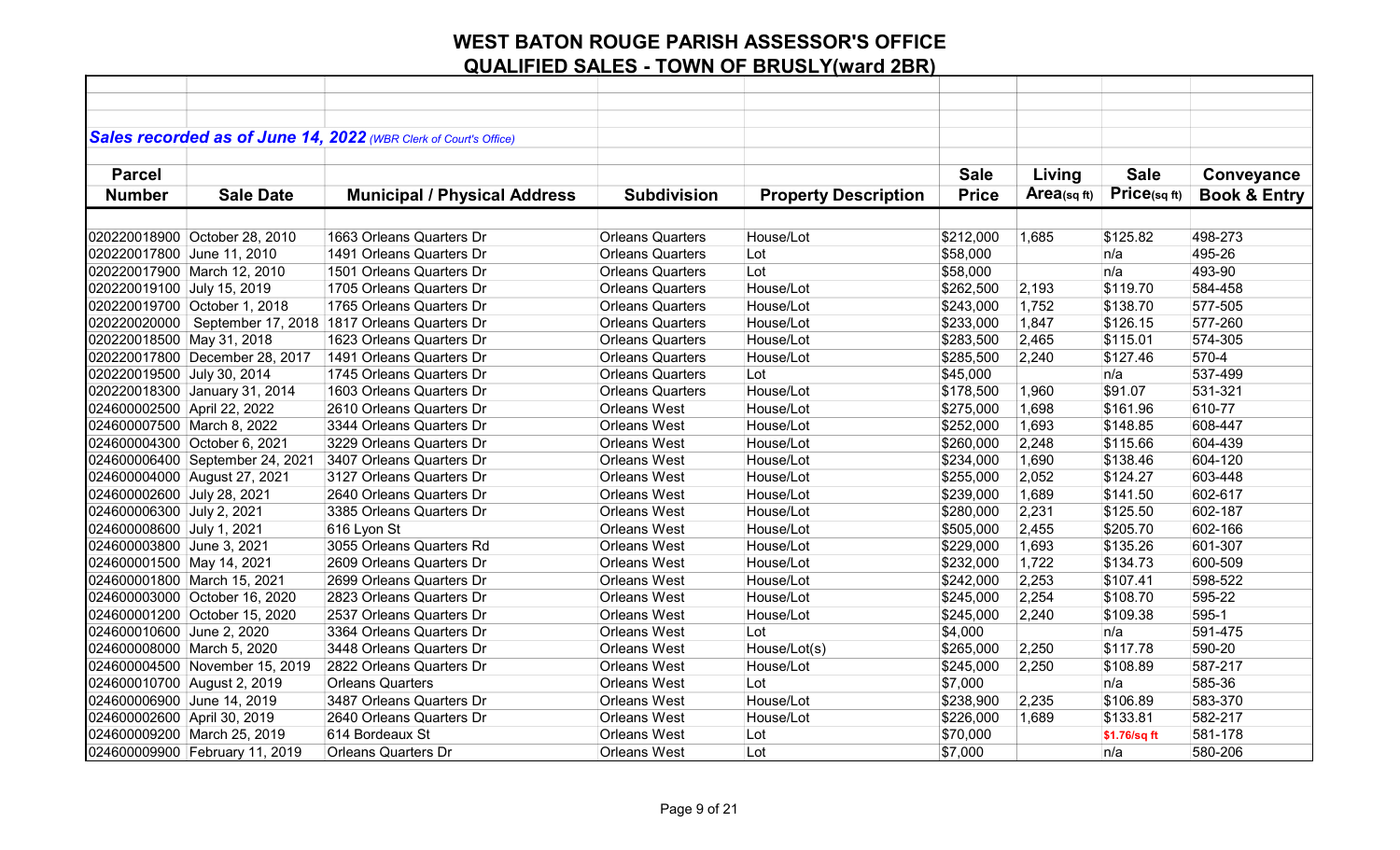|                             |                                | Sales recorded as of June 14, 2022 (WBR Clerk of Court's Office) |                     |                             |              |                |              |                         |
|-----------------------------|--------------------------------|------------------------------------------------------------------|---------------------|-----------------------------|--------------|----------------|--------------|-------------------------|
|                             |                                |                                                                  |                     |                             |              |                |              |                         |
| <b>Parcel</b>               |                                |                                                                  |                     |                             | <b>Sale</b>  | Living         | <b>Sale</b>  | Conveyance              |
| <b>Number</b>               | <b>Sale Date</b>               | <b>Municipal / Physical Address</b>                              | <b>Subdivision</b>  | <b>Property Description</b> | <b>Price</b> | Area(sq $ft$ ) | Price(sqft)  | <b>Book &amp; Entry</b> |
|                             |                                |                                                                  |                     |                             |              |                |              |                         |
|                             | 024600009600 October 19, 2018  | <b>Orleans Quarters Dr</b>                                       | <b>Orleans West</b> | Lot                         | \$9,000      |                | n/a          | 578-66                  |
|                             | 024600009000 October 12, 2018  | 620 Valence St                                                   | <b>Orleans West</b> | Lot, 0.76 Acres             | \$75,000     |                | \$2.26/sq ft | 577-622                 |
|                             | 024600006100 October 12, 2018  | 3345 Orleans Quarters Dr                                         | <b>Orleans West</b> | House/Lot                   | \$235,000    | 2,235          | \$105.15     | 577-644                 |
|                             | 024600005100 September 4, 2018 | 3016 Orleans Quarters Dr                                         | <b>Orleans West</b> | House/Lot                   | \$215,000    | 1,688          | \$127.37     | 577-106                 |
|                             | 024600010000 August 10, 2018   | <b>Orleans Quarters Dr</b>                                       | <b>Orleans West</b> | Lot                         | \$7,000      |                | n/a          | 576-329                 |
| 024600001700 July 19, 2018  |                                | 2669 Orleans Quarters Dr                                         | <b>Orleans West</b> | House/Lot                   | \$224,500    | 1,938          | \$115.84     | 575-593                 |
| 024600004300 June 29, 2018  |                                | 3229 Orleans Quarters Dr                                         | <b>Orleans West</b> | House/Lot                   | \$225,000    | 2,248          | \$100.09     | 575-215                 |
| 024600005300 May 14, 2018   |                                | 3056 Orleans Quarters Dr                                         | <b>Orleans West</b> | House/Lot                   | \$253,000    | 2,249          | \$112.49     | 573-493                 |
|                             | 024600005500 November 17, 2017 | 3200 Orleans Quarters Dr                                         | <b>Orleans West</b> | House/Lot                   | \$235,000    | 1,941          | \$121.07     | 569-141                 |
|                             | 024600004000 October 30, 2017  | 3127 Orleans Quarters Dr                                         | <b>Orleans West</b> | House/Lot                   | \$225,000    | 2,052          | \$109.65     | 568-510                 |
|                             | 024600005200 October 12, 2017  | 3036 Orleans Quarters Dr                                         | <b>Orleans West</b> | House/Lot                   | \$217,000    | 1,690          | \$128.40     | 568-238                 |
|                             | 024600005400 August 10, 2017   | 3128 Orleans Quarters Dr                                         | <b>Orleans West</b> | House/Lot                   | \$249,000    | 2,242          | \$111.06     | 566-299                 |
|                             | 024600008200 August 10, 2017   | 3488 Orleans Quarters Dr                                         | <b>Orleans West</b> | House/Lot(s)                | \$219,500    | 1,684          | \$130.34     | 566-296                 |
| 024600002500 July 5, 2017   |                                | 2610 Orleans Quarters Dr                                         | <b>Orleans West</b> | House/Lot                   | \$230,000    | 1,698          | \$135.45     | 565-301                 |
| 024600008100 June 7, 2017   |                                | 3468 Orleans Quarters Dr                                         | <b>Orleans West</b> | House/Lot                   | \$245,000    | 2,250          | \$108.89     | 564-570                 |
| 024600004700 May 26, 2017   |                                | 2914 Orleans Quarters Dr                                         | <b>Orleans West</b> | House/Lot                   | \$249,900    | 2,240          | \$111.56     | 564-156                 |
|                             | 024600008800 March 31, 2017    | 618 Burgundy St                                                  | <b>Orleans West</b> | House/Lot                   | \$325,631    | 2,366          | \$137.63     | 562-138                 |
|                             | 024600001700 February 21, 2017 | 2669 Orleans Quarters Dr                                         | <b>Orleans West</b> | House/Lot                   | \$215,000    | 1,938          | \$110.94     | 561-164                 |
|                             | 024600004400 December 5, 2016  | 3249 Orleans Quarters Dr                                         | <b>Orleans West</b> | House/Lot                   | \$232,000    | 2,258          | \$102.75     | 559-179                 |
|                             | 024600009100 November 2, 2016  | 619 Valence St                                                   | <b>Orleans West</b> | House/Lot                   | \$307,000    | 2,233          | \$137.48     | 558-506                 |
|                             | 024600008800 September 1, 2016 | 618 Burgundy St                                                  | <b>Orleans West</b> | Lot, 0.78 Acres             | \$63,500     |                | \$1.87/sq ft | 557-32                  |
|                             | 024600010100 August 19, 2016   | <b>Orleans Quarters</b>                                          | <b>Orleans West</b> | Lot                         | \$7,000      |                | n/a          | 556-499                 |
| 024600001200 June 23, 2016  |                                | 2537 Olreans Quarters Dr                                         | <b>Orleans West</b> | House/Lot                   | \$225,000    | 2,240          | \$100.45     | 555-412                 |
| 024600009200 June 15, 2016  |                                | 614 Bordeaux St                                                  | <b>Orleans West</b> | Lot, 0.865 Acres            | \$62,000     |                | \$1.56/sq ft | 555-226                 |
| 024600001100 May 23, 2016   |                                | 2507 Orleans Quarters Dr                                         | <b>Orleans West</b> | House/Lot                   | \$226,000    | 2,253          | \$100.31     | 554-457                 |
| 024600009000 May 17, 2016   |                                | 620 Valence St                                                   | <b>Orleans West</b> | Lot, 0.746 Acres            | \$66,000     |                | \$1.87/sq ft | 554-345                 |
| 024600011000 May 16, 2016   |                                | <b>Orleans Quarters Dr</b>                                       | <b>Orleans West</b> | Lot                         | \$7,000      |                | n/a          | 554-313                 |
| 024600010200 May 9, 2016    |                                | <b>Orleans Quarters Dr</b>                                       | <b>Orleans West</b> | Lot                         | \$7,000      |                | n/a          | 554-189                 |
| 024600001400 April 27, 2016 |                                | 2597 Orleans Quarters Dr                                         | <b>Orleans West</b> | House/Lot                   | \$223,700    | 2,245          | \$99.64      | 553-635                 |
| 024600009100 April 21, 2016 |                                | 619 Valence St                                                   | <b>Orleans West</b> | Lot                         | \$65,000     |                | \$1.63/sq ft | 553-494                 |
|                             | 024600011100 March 21, 2016    | <b>Orleans Quarters Dr</b>                                       | <b>Orleans West</b> | Lot                         | \$7,000      |                | n/a          | 553-23                  |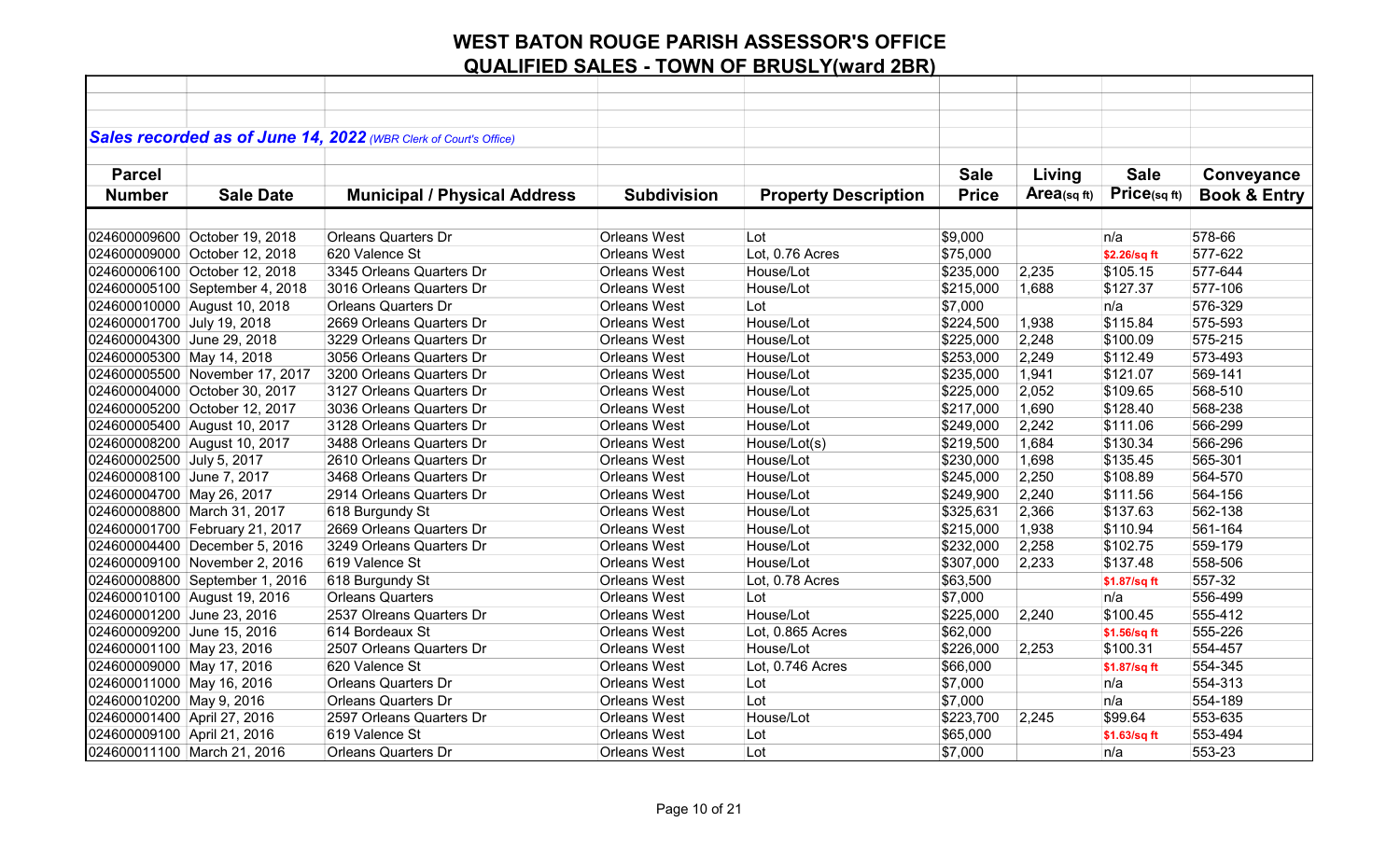|                            |                                 | Sales recorded as of June 14, 2022 (WBR Clerk of Court's Office) |                     |                             |              |            |              |                         |
|----------------------------|---------------------------------|------------------------------------------------------------------|---------------------|-----------------------------|--------------|------------|--------------|-------------------------|
|                            |                                 |                                                                  |                     |                             |              |            |              |                         |
| <b>Parcel</b>              |                                 |                                                                  |                     |                             | <b>Sale</b>  | Living     | <b>Sale</b>  | Conveyance              |
| <b>Number</b>              | <b>Sale Date</b>                | <b>Municipal / Physical Address</b>                              | <b>Subdivision</b>  | <b>Property Description</b> | <b>Price</b> | Area(sqft) | Price(sqft)  | <b>Book &amp; Entry</b> |
|                            |                                 |                                                                  |                     |                             |              |            |              |                         |
|                            | 024600011200 March 21, 2016     | <b>Orleans Quarters Dr</b>                                       | <b>Orleans West</b> | Lot                         | \$7,000      |            | n/a          | 553-26                  |
|                            | 024600008900 March 10, 2016     | 617 Burgundy St                                                  | <b>Orleans West</b> | Lot, 0.81 Acres             | \$66,000     |            | \$1.87/sq ft | 552-589                 |
|                            | 024600010500 December 11, 2015  | <b>Orleans Quarters Dr</b>                                       | <b>Orleans West</b> | Lot                         | \$7,000      |            | n/a          | 550-450                 |
|                            | 024600010400 December 11, 2015  | <b>Orleans Quarters Dr</b>                                       | <b>Orleans West</b> | Lot                         | \$7,000      |            | n/a          | 550-453                 |
|                            | 024600011300 December 9, 2015   | <b>Orleans Quarters Dr</b>                                       | <b>Orleans West</b> | Lot                         | \$7,000      |            | n/a          | 550-415                 |
|                            | 024600006900 December 2, 2015   | 3487 Orleans Quarters Dr                                         | <b>Orleans West</b> | House/Lot                   | \$216,865    | 2,235      | \$97.03      | 550-322                 |
|                            | 024600001900 December 1, 2015   | 2701 Orleans Quarters Dr                                         | <b>Orleans West</b> | House/Lot                   | \$214,000    | 1,957      | \$109.35     | 550-291                 |
|                            | 024600011400 October 29, 2015   | <b>Orleans Quarters Dr</b>                                       | <b>Orleans West</b> | Lot                         | \$7,000      |            | n/a          | 549-439                 |
|                            | 024600003800 October 19, 2015   | 3055 Orleans Quarters Dr                                         | <b>Orleans West</b> | House/Lot                   | \$187,900    | 1,693      | \$110.99     | 549-311                 |
|                            | 024600006600 October 5, 2015    | 3427 Orleans Quarters Dr                                         | <b>Orleans West</b> | House/Lot                   | \$216,900    | 2,235      | \$97.05      | 549-132                 |
|                            | 024600006800 October 1, 2015    | 3467 Orleans Quarters Dr                                         | <b>Orleans West</b> | House/Lot                   | \$218,190    | 2,235      | \$97.62      | 549-62                  |
| 024600006100               |                                 | September 28, 2015 3345 Orleans Quarters Dr                      | <b>Orleans West</b> | House/Lot                   | \$216,865    | 2,235      | \$97.03      | 548-631                 |
| 024600006000               |                                 | September 25, 2015 3325 Orleans Quarters Dr                      | <b>Orleans West</b> | House/Lot                   | \$216,965    | 2,235      | \$97.08      | 548-605                 |
|                            | 024600005300 September 18, 2015 | 3056 Orleans Quarters Dr                                         | <b>Orleans West</b> | Lot                         | \$7,000      |            | n/a          | 548-499                 |
|                            | 024600007000 September 2, 2015  | 3503 Orleans Quarters Dr                                         | <b>Orleans West</b> | House/Lot                   | \$188,495    | 1,693      | \$111.34     | 548-180                 |
|                            | 024600009600 September 1, 2015  | <b>Orleans Quarters Dr</b>                                       | <b>Orleans West</b> | Lot                         | \$7,000      |            | n/a          | 548-161                 |
|                            | 024600009700 August 31, 2015    | <b>Orleans Quarters Dr</b>                                       | <b>Orleans West</b> | Lot                         | \$7,000      |            | n/a          | 548-142                 |
|                            | 024600006700 August 18, 2015    | 3447 Orleans Quarters Dr                                         | <b>Orleans West</b> | House/Lot                   | \$187,900    | 1,705      | \$110.21     | 547-597                 |
|                            | 020220020600 August 14, 2015    | 1877 Orleans Quarters Dr                                         | <b>Orleans West</b> | House/Lot                   | \$220,000    | 1,659      | \$132.61     | 547-564                 |
| 024600005100 July 31, 2015 |                                 | 3016 Orleans Quarters Dr                                         | <b>Orleans West</b> | House/Lot                   | \$193,500    | 1,688      | \$114.63     | 547-336                 |
| 024600005900 July 24, 2015 |                                 | 3305 Orleans Quarters Dr                                         | <b>Orleans West</b> | House/lot                   | \$217,170    | 2,242      | \$96.86      | 547-239                 |
| 024600006300 July 17, 2015 |                                 | 3385 Orleans Quarters Dr                                         | <b>Orleans West</b> | House/Lot                   | \$216,900    | 2,231      | \$97.22      | 547-101                 |
| 024600003300 July 2, 2015  |                                 | 2933 Orleans Quarters Dr                                         | <b>Orleans West</b> | House/Lot                   | \$189,900    | 1,739      | \$109.20     | 546-548                 |
| 024600004200 July 1, 2015  |                                 | 3219 Orleans Quarters Dr                                         | <b>Orleans West</b> | House/Lot                   | \$187,900    | 1,684      | \$111.58     | 546-427                 |
| 024600003400 June 23, 2015 |                                 | 2953 Orleans Quarters Dr                                         | <b>Orleans West</b> | House/Lot                   | \$189,190    | 1,687      | \$112.15     | 546-279                 |
| 024600008400 June 19, 2015 |                                 | 3522 Orleans Quarters Dr                                         | <b>Orleans West</b> | Lot                         | \$7,000      |            | n/a          | 546-247                 |
| 024600008300 June 5, 2015  |                                 | 3502 Orleans Quarters Dr                                         | <b>Orleans West</b> | Lot                         | \$7,000      |            | n/a          | 546-82                  |
| 024600005000 June 1, 2015  |                                 | 2994 Orleans Quarters Dr                                         | <b>Orleans West</b> | Lot                         | \$7,000      |            | n/a          | 546-1                   |
| 024600008700 May 28, 2015  |                                 | 615 Lyon St                                                      | <b>Orleans West</b> | Lot, 0.78 Acres             | \$63,000     |            | \$1.85/sq ft | 545-646                 |
| 024600006200 May 18, 2015  |                                 | 3365 Orleans Quarters Dr                                         | <b>Orleans West</b> | House/Lot                   | \$187,900    | 1,710      | \$109.88     | 545-244                 |
| 024600008600 May 13, 2015  |                                 | 616 Lyon St                                                      | <b>Orleans West</b> | Lot, 1.24 Acres             | \$67,500     |            | \$1.24/sq ft | 545-173                 |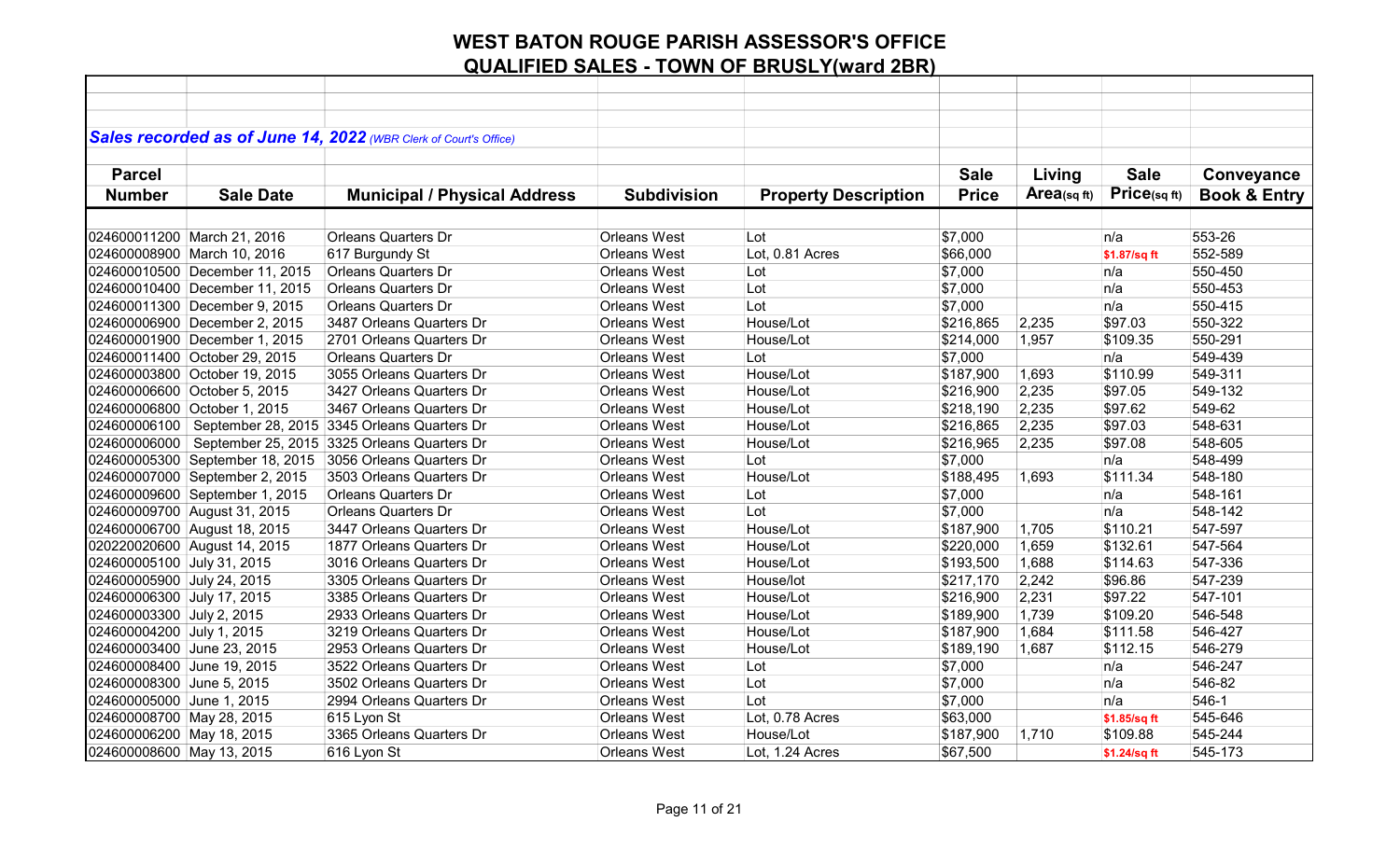|                             |                                | Sales recorded as of June 14, 2022 (WBR Clerk of Court's Office) |                     |                             |              |            |             |                         |
|-----------------------------|--------------------------------|------------------------------------------------------------------|---------------------|-----------------------------|--------------|------------|-------------|-------------------------|
|                             |                                |                                                                  |                     |                             |              |            |             |                         |
| <b>Parcel</b>               |                                |                                                                  |                     |                             | <b>Sale</b>  | Living     | <b>Sale</b> | Conveyance              |
| <b>Number</b>               | <b>Sale Date</b>               | <b>Municipal / Physical Address</b>                              | <b>Subdivision</b>  | <b>Property Description</b> | <b>Price</b> | Area(sqft) | Price(sqft) | <b>Book &amp; Entry</b> |
|                             |                                |                                                                  |                     |                             |              |            |             |                         |
| 024600003600 April 29, 2015 |                                | 3015 Orleans Quarters Dr                                         | <b>Orleans West</b> | House/Lot                   | \$188,000    | 1,686      | \$111.51    | 544-619                 |
| 024600007600 April 23, 2015 |                                | 3364 Orleans Quarters Dr                                         | <b>Orleans West</b> | House/Lot                   | \$216,900    | 2,229      | \$97.31     | 544-484                 |
| 024600007300 April 8, 2015  |                                | 3304 Orleans Quarters Dr                                         | <b>Orleans West</b> | House/Lot                   | \$216,900    | 2,229      | \$97.31     | 543-685                 |
| 024600006400 April 6, 2015  |                                | 3407 Orleans Quarters Dr                                         | <b>Orleans West</b> | House/Lot                   | \$187,900    | 1,690      | \$111.18    | 543-644                 |
|                             | 024600007700 January 22, 2015  | 3384 Orleans Quarters Dr                                         | <b>Orleans West</b> | House/Lot                   | \$203,900    | 2,009      | \$101.49    | 542-187                 |
|                             | 024600007400 December 1, 2014  | 3324 Orleans Quarters Dr                                         | <b>Orleans West</b> | House/Lot                   | \$216,900    | 2,226      | \$97.44     | 540-697                 |
|                             | 024600008100 December 1, 2014  | 3468 Orleans Quarters Dr                                         | <b>Orleans West</b> | House/Lot                   | \$216,900    | 2,250      | \$96.40     | $541-1$                 |
|                             | 024600008200 December 1, 2014  | 3488 Orleans Quarters Dr                                         | <b>Orleans West</b> | House/Lot                   | \$187,600    | 1,684      | \$111.40    | 541-5                   |
|                             | 024600005500 November 6, 2014  | 3200 Orleans Quarters Dr                                         | <b>Orleans West</b> | House/Lot                   | \$203,900    | 1,941      | \$105.05    | 540-366                 |
|                             | 020220019400 October 14, 2014  | 1735 Orleans Quarters Dr                                         | <b>Orleans West</b> | House/Lot                   | \$298,900    | 2,383      | \$125.43    | 539-696                 |
|                             | 024600007200 October 14, 2014  | 3543 Orleans Quarters Dr                                         | <b>Orleans West</b> | House/Lot                   | \$218,440    | 2,258      | \$96.74     | $540-1$                 |
|                             | 024600007100 October 9, 2014   | 3523 Orleans Quarters Dr                                         | <b>Orleans West</b> | House/Lot                   | \$216,900    | 2,268      | \$95.63     | 539-596                 |
|                             | 024600005000 October 8, 2014   | 2994 Orleans Quarters Dr                                         | <b>Orleans West</b> | House/Lot                   | \$199,950    | 1,886      | \$106.02    | 539-500                 |
|                             | 024600008400 October 3, 2014   | 3522 Orleans Quarters Dr                                         | <b>Orleans West</b> | House/Lot                   | \$199,200    | 1,858      | \$107.21    | 539-427                 |
|                             | 024600007500 September 3, 2014 | 3344 Orleans Quarters Dr                                         | <b>Orleans West</b> | House/Lot                   | \$187,600    | 1,693      | \$110.81    | 538-587                 |
|                             | 024600007800 September 3, 2014 | 3408 Orleans Quarters Dr                                         | <b>Orleans West</b> | House/Lot                   | \$216,900    | 2,253      | \$96.27     | 538-591                 |
|                             | 024600001700 August 27, 2014   | 2669 Orleans Quarters Dr                                         | <b>Orleans West</b> | House/Lot                   | \$203,800    | 1,938      | \$105.16    | 538-367                 |
|                             | 024600008000 August 22, 2014   | 3448 Orleans Quarters Dr                                         | <b>Orleans West</b> | House/Lot                   | \$217,640    | 2,250      | \$96.73     | 538-248                 |
|                             | 024600008300 August 21, 2014   | 3502 Orleans Quarters Dr                                         | <b>Orleans West</b> | House/Lot                   | \$216,900    | 2,250      | \$96.40     | 538-211                 |
|                             | 024600003500 August 19, 2014   | 2993 Orleans Quarters Dr                                         | <b>Orleans West</b> | House/Lot                   | \$187,900    | 1,693      | \$110.99    | 538-163                 |
| 024600007900 July 17, 2014  |                                | 3428 Orleans Quarters Dr                                         | <b>Orleans West</b> | House/Lot                   | \$216,900    | 2,250      | \$96.40     | 537-227                 |
| 024600003100 July 11, 2014  |                                | 2833 Orleans Quarters Dr                                         | <b>Orleans West</b> | House/Lot                   | \$216,900    | 2,256      | \$96.14     | 537-166                 |
| 024600004800 July 3, 2014   |                                | 2934 Orleans Quarters Dr                                         | <b>Orleans West</b> | House/Lot                   | \$187,600    | 1,714      | \$109.45    | 537-81                  |
| 024600008500 June 24, 2014  |                                | 3542 Orleans Quarters Dr                                         | <b>Orleans West</b> | House/Lot                   | \$216,900    | 2,267      | \$95.68     | 536-647                 |
| 024600004000 June 13, 2014  |                                | 3127 Orleans Quarters Dr                                         | <b>Orleans West</b> | House/Lot                   | \$203,800    | 2,052      | \$99.32     | 536-380                 |
| 024600004900 May 29, 2014   |                                | 2954 Orleans Quarters Dr                                         | <b>Orleans West</b> | House/Lot                   | \$218,740    | 2,247      | \$97.35     | 536-147                 |
| 024600005200 May 27, 2014   |                                | 3036 Orleans Quarters Dr                                         | <b>Orleans West</b> | House/Lot                   | \$187,600    | 1,690      | \$111.01    | 535-654                 |
| 024600004300 April 14, 2014 |                                | 3229 Orleans Quarters Dr                                         | <b>Orleans West</b> | House/Lot                   | \$219,380    | 2,248      | \$97.59     | 533-583                 |
| 024600005800 April 14, 2014 |                                | 3250 Orleans Quarters Dr                                         | <b>Orleans West</b> | House/Lot                   | \$189,540    | 1,694      | \$111.89    | 533-587                 |
| 024600004700 April 11, 2014 |                                | 2914 Orleans Quarters Dr                                         | <b>Orleans West</b> | House/Lot                   | \$216,900    | 2,240      | \$96.83     | 533-556                 |
| 024600005700 March 28, 2014 |                                | 3230 Orleans Quarters Dr                                         | <b>Orleans West</b> | House/Lot                   | \$193,900    | 1,720      | \$112.73    | 533-251                 |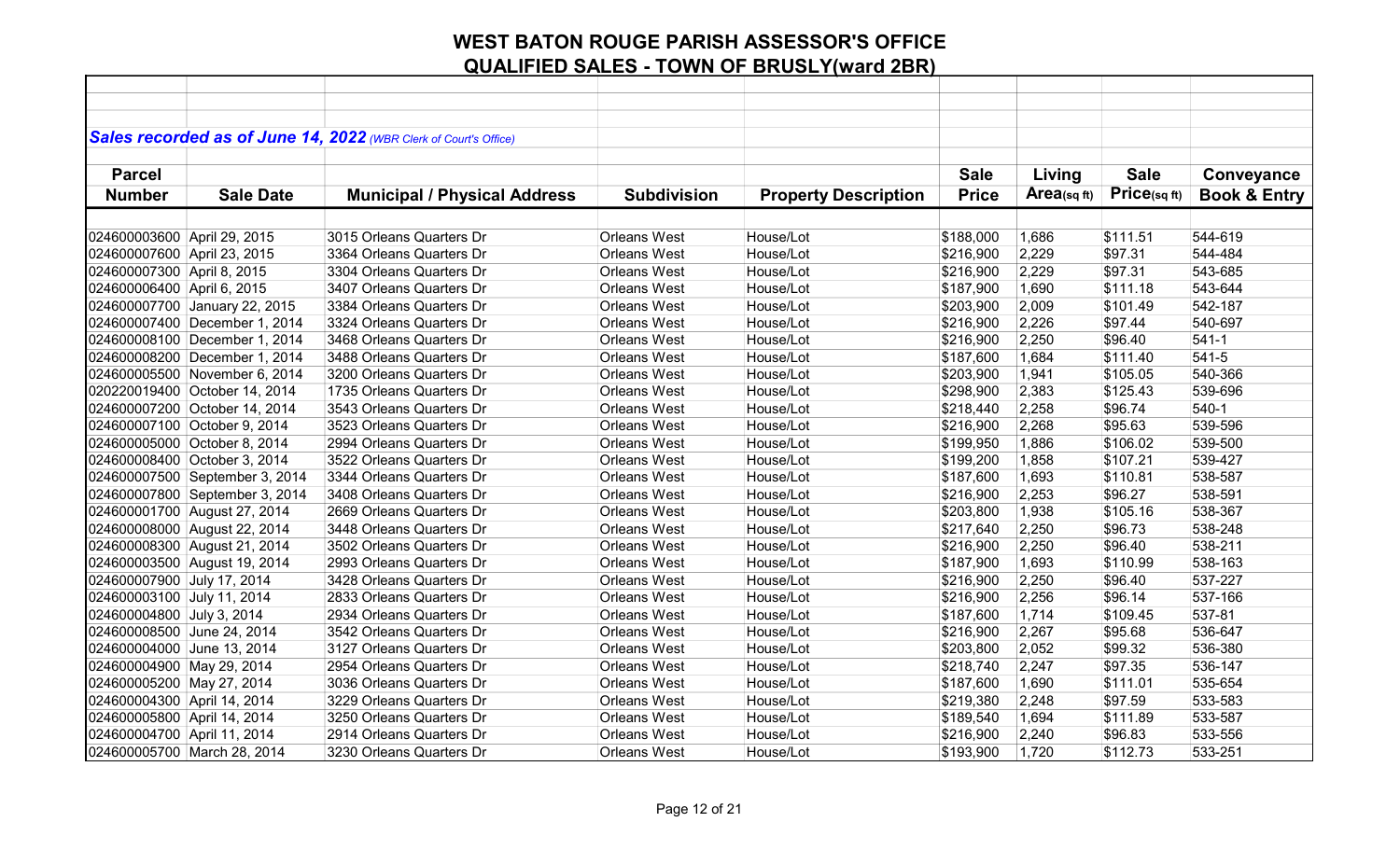|                             |                                 | Sales recorded as of June 14, 2022 (WBR Clerk of Court's Office) |                                            |                             |                   |            |              |                         |
|-----------------------------|---------------------------------|------------------------------------------------------------------|--------------------------------------------|-----------------------------|-------------------|------------|--------------|-------------------------|
|                             |                                 |                                                                  |                                            |                             |                   |            |              |                         |
| <b>Parcel</b>               |                                 |                                                                  |                                            |                             | <b>Sale</b>       | Living     | <b>Sale</b>  | Conveyance              |
| <b>Number</b>               | <b>Sale Date</b>                | <b>Municipal / Physical Address</b>                              | <b>Subdivision</b>                         | <b>Property Description</b> | <b>Price</b>      | Area(sqft) | Price(sqft)  | <b>Book &amp; Entry</b> |
|                             |                                 |                                                                  |                                            |                             |                   |            |              |                         |
| 024600003700 March 18, 2014 |                                 | 3035 Orleans Quarters Dr                                         | <b>Orleans West</b>                        | House/Lot                   | \$216,900         | 2,254      | \$96.23      | 532-620                 |
| 024600002100 March 17, 2014 |                                 | 2434 Orleans Quarters Dr                                         | <b>Orleans West</b>                        | House/Lot                   | \$187,900         | 1,678      | \$111.98     | 532-592                 |
| 024600004500 March 3, 2014  |                                 | 2822 Orleans Quarters Dr                                         | <b>Orleans West</b>                        | House/Lot                   |                   | 2,250      | \$96.40      | 532-290                 |
|                             |                                 | 3249 Orleans Quarters Dr                                         |                                            |                             | \$216,900         |            |              |                         |
|                             | 024600004400 February 24, 2014  | 3210 Orleans Quarters Dr                                         | <b>Orleans West</b>                        | House/Lot                   | \$217,165         | 2,258      | \$96.18      | 532-97                  |
|                             | 024600005600 February 19, 2014  |                                                                  | <b>Orleans West</b><br><b>Orleans West</b> | House/Lot                   | \$216,900         | 2,246      | \$96.57      | 532-59<br>532-5         |
|                             | 024600005400 February 18, 2014  | 3128 Orleans Quarters Dr                                         |                                            | House/Lot                   | \$216,900         | 2,242      | \$96.74      |                         |
| 02460005300                 | February 18, 2014               | 3056 Olreans Quarters Dr                                         | <b>Orleans West</b>                        | House/Lot                   | \$216,900         | 2,249      | \$96.44      | 532-9                   |
|                             | 024600004600 February 6, 2014   | 2832 Orleans Quarters Dr                                         | <b>Orleans West</b>                        | House/Lot                   | \$216,900         | 2,241      | \$96.79      | 531-498                 |
|                             | 024600001000 October 15, 2013   | 2433 Orleans Quarters Dr                                         | <b>Orleans West</b>                        | House/Lot                   | \$212,800         | 2,234      | \$95.26      | 527-695                 |
|                             | 024600002000 October 9, 2013    | 2404 Orleans Quarters Dr                                         | <b>Orleans West</b>                        | House/Lot                   | unavailable 2,247 |            | n/a          | 527-621                 |
|                             | 024600005900 October 7, 2013    | <b>Orleans Quarters Dr(Phase III)</b>                            | Orleans West                               | Lots(27)                    | \$1,046,500       |            | \$38,760/lot | 527-549                 |
|                             | 024600001800 September 25, 2013 | 2699 Orleans Quarters Dr                                         | <b>Orleans West</b>                        | House/Lot                   | \$210,800         | 2,253      | \$93.56      | 527-397                 |
|                             | 024600002800 September 25, 2013 | 2700 Orleans Quarters Dr                                         | <b>Orleans West</b>                        | House/Lot                   | \$191,500         | 1,897      | \$100.95     | 527-401                 |
|                             | 024600001100 September 18, 2013 | 2507 Orleans Quarters Dr                                         | <b>Orleans West</b>                        | House/Lot                   | \$211,800         | 2,253      | \$94.01      | 527-194                 |
|                             | 024600002200 September 18, 2013 | 2508 Orleans Quarters Dr                                         | <b>Orleans West</b>                        | House/Lot                   | \$216,900         | 2,249      | \$96.44      | 527-198                 |
|                             | 024600001200 September 11, 2013 | 2537 Orleans Quarters Dr                                         | <b>Orleans West</b>                        | House/Lot                   | \$210,800         | 2,240      | \$94.11      | 527-67                  |
|                             | 024600001600 September 11, 2013 | 2639 Orleans Quarters Dr                                         | <b>Orleans West</b>                        | House/Lot                   | \$212,800         | 2,247      | \$94.70      | 527-71                  |
|                             | 024600002500 September 11, 2013 | 2610 Orleans Quarters Dr                                         | <b>Orleans West</b>                        | House/Lot                   | \$182,900         | 1,698      | \$107.71     | 527-75                  |
|                             | 024600002600 September 9, 2013  | 2640 Orleans Quarters Dr                                         | <b>Orleans West</b>                        | House/Lot                   | \$182,900         | 1,689      | \$108.29     | 527-18                  |
|                             | 024600002400 September 5, 2013  | 2598 Orleans Quarters Dr                                         | <b>Orleans West</b>                        | House/Lot                   | \$181,900         | 1,693      | \$107.44     | 526-678                 |
|                             | 024600002300 September 3, 2013  | 2538 Orleans Quarters Dr                                         | <b>Orleans West</b>                        | House/Lot                   | \$188,200         | 1,746      | \$107.79     | 526-612                 |
|                             | 024600001300 August 28, 2013    | 2567 Orleans Quarters Dr                                         | <b>Orleans West</b>                        | House/Lot                   | \$197,800         | 1,932      | \$102.38     | 526-587                 |
|                             | 024600001900 August 23, 2013    | 2701 Orleans Quarters Dr                                         | <b>Orleans West</b>                        | House/Lot                   | \$197,800         | 1,957      | \$101.07     | 526-488                 |
|                             | 024600002700 August 20, 2013    | 2670 Orleans Quarters Dr                                         | <b>Orleans West</b>                        | House/Lot                   | \$210,800         | 2,242      | \$94.02      | 526-304                 |
|                             | 024600001400 August 19, 2013    | 2597 Orleans Quarters Dr                                         | <b>Orleans West</b>                        | House/Lot                   | \$211,415         | 2,245      | \$94.17      | 526-264                 |
|                             | 024600002900 August 13, 2013    | 2702 Orleans Quarters Dr                                         | <b>Orleans West</b>                        | House/Lot                   | \$183,900         | 1,694      | \$108.56     | 526-151                 |
|                             | 024600001500 August 12, 2013    | 2609 Orleans Quarters Dr                                         | <b>Orleans West</b>                        | House/Lot                   | \$189,200         | 1,722      | \$109.87     | 526-141                 |
| 024600000900 July 26, 2013  |                                 | 2403 Orleans Quarters Dr                                         | <b>Orleans West</b>                        | House/Lot                   | \$187,200         | 1,744      | \$107.34     | 525-640                 |
| 024600003000 July 22, 2013  |                                 | <b>Orleans Quarters Dr</b>                                       | <b>Orleans West</b>                        | Lots(29)                    | \$1,087,500       |            | \$37,500/lot | 525-575                 |
|                             | 024600000900 January 18, 2013   | 2403 Orleans Quarters Dr                                         | <b>Orleans West</b>                        | Lots(21)                    | \$787,500         |            | \$37,500/lot | 520-648                 |
| 024600004800 July 20, 2017  |                                 | 2934 Orleans Quarters Dr                                         | <b>Orleans West</b>                        | House/Lot                   | \$209,900         | 1,714      | \$122.46     | 565-609                 |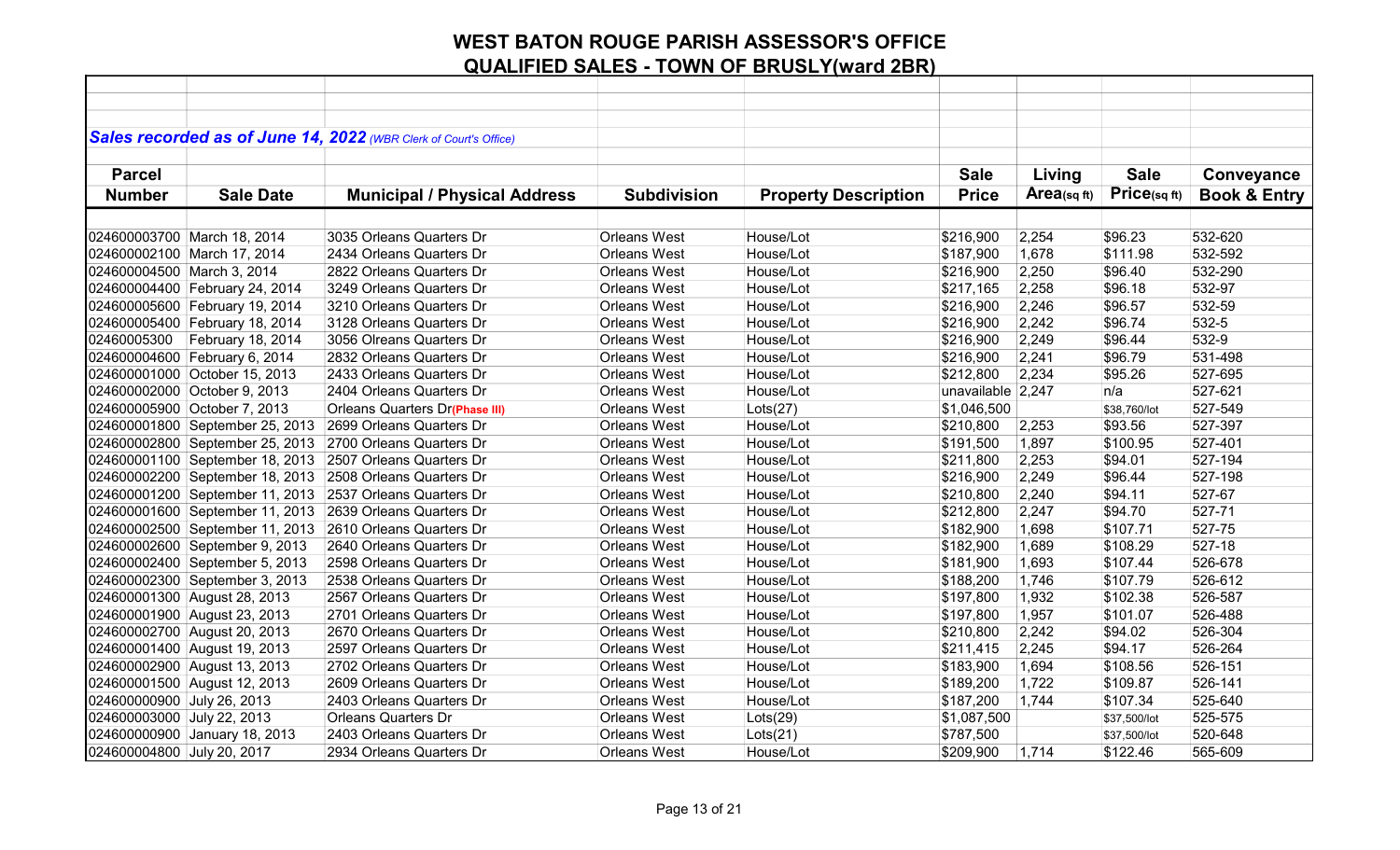|                             |                                 | Sales recorded as of June 14, 2022 (WBR Clerk of Court's Office) |                           |                             |              |            |              |                         |
|-----------------------------|---------------------------------|------------------------------------------------------------------|---------------------------|-----------------------------|--------------|------------|--------------|-------------------------|
|                             |                                 |                                                                  |                           |                             |              |            |              |                         |
| <b>Parcel</b>               |                                 |                                                                  |                           |                             | <b>Sale</b>  | Living     | <b>Sale</b>  | Conveyance              |
| <b>Number</b>               | <b>Sale Date</b>                | <b>Municipal / Physical Address</b>                              | <b>Subdivision</b>        | <b>Property Description</b> | <b>Price</b> | Area(sqft) | Price(sqft)  | <b>Book &amp; Entry</b> |
|                             |                                 |                                                                  |                           |                             |              |            |              |                         |
|                             | 024600004100 December 9, 2015   | 3209 Orleans Quarters Dr                                         | <b>Orleans West</b>       | House/Lot                   | \$217,035    | 2,235      | \$97.11      | 550-406                 |
| 024600006500 June 23, 2015  |                                 | 3417 Orleans Quarters Dr                                         | Orleans West              | House/Lot                   | \$187,900    | 1,688      | \$111.32     | 546-283                 |
|                             | 024600003900 March 10, 2015     | 3075 Orleans Quarters Dr                                         | <b>Orleans West</b>       | House/Lot                   | \$193,900    | 1,736      | \$111.69     | 543-253                 |
| 024600003200 March 5, 2015  |                                 | 2913 Orleans Quarters Dr                                         | Orleans West              | House/Lot                   | \$187,900    | 1,700      | \$110.53     | 543-149                 |
|                             | 020270014200 October 19, 2021   | 740 Bourgeois St                                                 | Rita Babin                | House/Lot                   | \$370,000    | 2,332      | \$158.66     | 604-649                 |
|                             | 020270014501 September 18, 2019 | 512 Bourgeois St                                                 | Rita Babin                | House/Lot                   | \$136,000    | 1,092      | \$124.54     | 586-7                   |
| 020270014500 May 21, 2018   |                                 | 528 Bourgeois St                                                 | Rita Babin                | Lot, 0.30 Acres             | \$40,000     |            | \$3.06/sq ft | 573-677                 |
| 020270014501 May 19, 2010   |                                 | 512 Bourgeois St                                                 | Rita Babin                | House/Lot                   | \$105,000    | 1,092      | \$96.15      | 494-134                 |
| 020260010700 June 10, 2022  |                                 | 174 River Mill Dr                                                | <b>River Mill Reserve</b> | House/Lot                   | \$205,000    | 1,423      | \$144.06     | 611-420                 |
| 020260010400 June 10, 2022  |                                 | 206 River Mill Dr                                                | <b>River Mill Reserve</b> | House/Lot                   | \$206,900    | 1,423      | \$145.40     | 611-424                 |
| 020260010600 May 31, 2022   |                                 | 184 River Mill Dr                                                | <b>River Mill Reserve</b> | House/Lot                   | \$207,000    | 1,417      | \$146.08     | 611-182                 |
| 020260010500 May 31, 2022   |                                 | 194 River Mill Dr                                                | <b>River Mill Reserve</b> | House/Lot                   | \$206,800    | 1,417      | \$145.94     | 611-185                 |
| 020260010300 May 17, 2022   |                                 | 236 River Mill Dr                                                | <b>River Mill Reserve</b> | House/Lot                   | \$207,900    | 1,417      | \$146.72     | 610-454                 |
| 020260010200 May 11, 2022   |                                 | 256 River Mill Dr                                                | <b>River Mill Reserve</b> | House/Lot                   | \$205,000    | 1,417      | \$144.67     | 610-392                 |
| 020260009900 April 21, 2022 |                                 | 308 River Mill Dr                                                | <b>River Mill Reserve</b> | House/Lot                   | \$207,000    | 1,417      | \$146.08     | 610-71                  |
| 020260010100 April 4, 2022  |                                 | 276 River Mill Dr                                                | <b>River Mill Reserve</b> | House/Lot                   | \$206,900    | 1,423      | \$145.40     | 609-314                 |
|                             | 020260009700 March 31, 2022     | 348 River Mill Dr                                                | <b>River Mill Reserve</b> | House/Lot                   | \$206,800    | 1,417      | \$145.94     | 609-282                 |
|                             | 020260010000 March 24, 2022     | 296 River Mill Dr                                                | <b>River Mill Reserve</b> | House/Lot                   | \$206,800    | 1,417      | \$145.94     | 609-129                 |
| 020260009800 March 4, 2022  |                                 | 328 River Mill Dr                                                | <b>River Mill Reserve</b> | House/Lot                   | \$205,000    | 1,423      | \$144.06     | 608-391                 |
|                             | 020260007400 February 28, 2022  | 368 River Mill Dr                                                | <b>River Mill Reserve</b> | House/Lot                   | \$206,900    | 1,417      | \$146.01     | 608-325                 |
|                             | 020260007300 February 18, 2022  | 369 River Mill Dr                                                | <b>River Mill Reserve</b> | Townhouse/Lot               | \$178,900    | 1,373      | \$130.30     | 608-129                 |
|                             | 020260008700 February 1, 2022   | 327 / 307 River Mill Dr                                          | <b>River Mill Reserve</b> | Lots $(2)$                  | \$85,000     |            | \$42,500/lot | 607-560                 |
|                             | 020260009300 February 1, 2022   | 255 / 235 / 205 / 199 River Mill Dr                              | <b>River Mill Reserve</b> | Lots $(4)$                  | \$170,000    |            | \$42,500/lot | 607-557                 |
|                             | 020260009500 February 1, 2022   | 183 / 173 River Mill Dr                                          | <b>River Mill Reserve</b> | Lots $(2)$                  | \$85,000     |            | \$42,500/lot | 607-554                 |
|                             | 020260010800 February 1, 2022   | 153 / 154 River Mill Dr                                          | <b>River Mill Reserve</b> | Lots $(2)$                  | \$85,000     |            | \$42,500/lot | 607-551                 |
| 020260006900 May 28, 2021   |                                 | 377 River Mill Dr                                                | <b>River Mill Reserve</b> | House/Lot                   | \$183,500    | 1,544      | \$118.85     | 601-232                 |
| 020260002700 May 25, 2021   |                                 | River Mill Reserve Dr                                            | <b>River Mill Reserve</b> | Lots(4)                     | \$160,000    |            | \$8.88/sq ft | 600-700                 |
| 020260002700 May 25, 2021   |                                 | River Mill Reserve Dr                                            | <b>River Mill Reserve</b> | Lots(6)                     | \$240,000    |            | \$8.88/sq ft | 600-694                 |
| 020260007400 May 25, 2021   |                                 | River Mill Reserve Dr                                            | <b>River Mill Reserve</b> | $ $ Lots $(2)$              | \$80,000     |            | \$8.88/sq ft | 600-697                 |
| 020260010500 May 25, 2021   |                                 | River Mill Reserve Dr                                            | <b>River Mill Reserve</b> | Lots(4)                     | \$160,000    |            | \$8.88/sq ft | $601 - 1$               |
| 020260007000 March 8, 2021  |                                 | 375 River Mill Dr                                                | <b>River Mill Reserve</b> | Townhouse/Lot               | \$170,000    | 1,406      | \$120.91     | 598-463                 |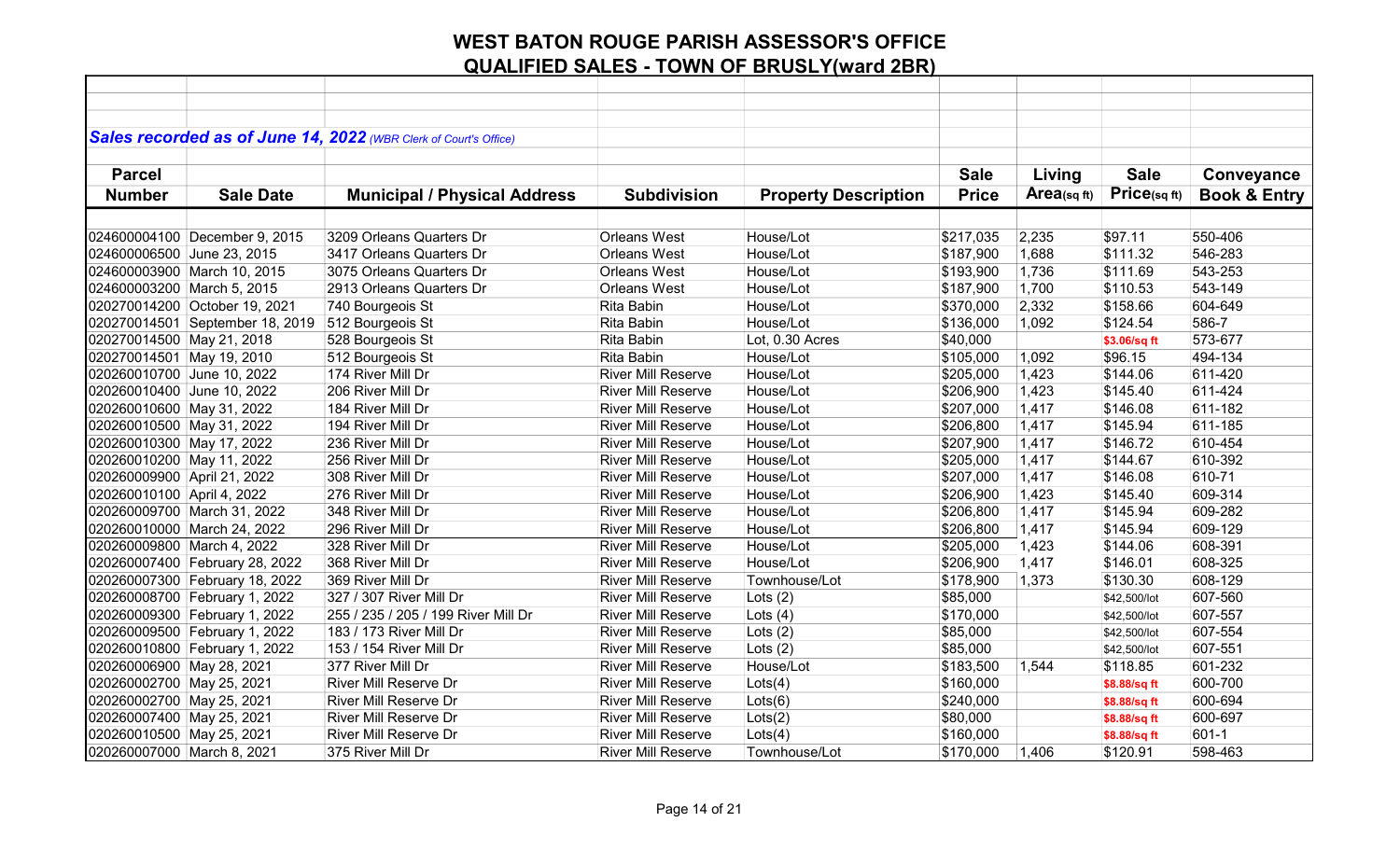|                             |                                  | Sales recorded as of June 14, 2022 (WBR Clerk of Court's Office) |                           |                             |              |            |             |                         |
|-----------------------------|----------------------------------|------------------------------------------------------------------|---------------------------|-----------------------------|--------------|------------|-------------|-------------------------|
|                             |                                  |                                                                  |                           |                             |              |            |             |                         |
| <b>Parcel</b>               |                                  |                                                                  |                           |                             | <b>Sale</b>  | Living     | <b>Sale</b> | Conveyance              |
| <b>Number</b>               | <b>Sale Date</b>                 | <b>Municipal / Physical Address</b>                              | <b>Subdivision</b>        | <b>Property Description</b> | <b>Price</b> | Area(sqft) | Price(sqft) | <b>Book &amp; Entry</b> |
|                             |                                  |                                                                  |                           |                             |              |            |             |                         |
|                             | 020260007800 September 30, 2020  | 382 River Mill Dr                                                | <b>River Mill Reserve</b> | House/Lot                   | \$185,000    | 1,334      | \$138.68    | 594-491                 |
|                             | 020260007900 August 28, 2020     | 380 River Mill Dr                                                | <b>River Mill Reserve</b> | House/Lot                   | \$175,000    | 1,338      | \$130.79    | 593-590                 |
| 020260006100 July 13, 2020  |                                  | 440 W St Francis St                                              | <b>River Mill Reserve</b> | Townhouse/Lot               | \$172,500    | 1,348      | \$127.97    | 592-423                 |
|                             | 020260008400 February 8, 2020    | 370 River Mill Dr                                                | <b>River Mill Reserve</b> | House/Lot                   | \$170,000    | 1,334      | \$127.44    | 589-522                 |
|                             | 020260006800 September 25, 2019  | 379 River Mill Dr                                                | <b>River Mill Reserve</b> | Townhouse/Lot               | \$176,400    | 1,527      | \$115.52    | 586-197                 |
|                             | 020260006900 February 20, 2019   | 377 River Mill Dr                                                | <b>River Mill Reserve</b> | Condominium                 | \$170,000    | 1,544      | \$110.10    | 580-331                 |
|                             | 020260007500 February 19, 2019   | 388 River Mill Dr                                                | <b>River Mill Reserve</b> | Condominium                 | \$179,900    | 1,342      | \$134.05    | 580-328                 |
| 020260007800 May 31, 2018   |                                  | 382 River Mill Dr                                                | <b>River Mill Reserve</b> | House/Lot                   | \$169,000    | 1,334      | \$126.69    | 574-319                 |
| 020260006100 April 20, 2018 |                                  | 440 W St Francis St                                              | <b>River Mill Reserve</b> | House/Lot                   | \$162,500    | 1,348      | \$120.55    | 573-44                  |
| 020260006400 March 6, 2018  |                                  | 434 W St Francis St                                              | <b>River Mill Reserve</b> | Condominium                 | \$162,000    | 1,495      | \$108.36    | 572-37                  |
|                             | 020260006800 February 6, 2018    | 379 River Mill Dr                                                | <b>River Mill Reserve</b> | Condominium                 | \$166,900    | 1,527      | \$109.30    | 571-248                 |
|                             | 020260006400 December 22, 2017   | 434 W St Francis St                                              | <b>River Mill Reserve</b> | Condominium                 | \$159,000    | 1,495      | \$106.35    | 569-581                 |
|                             | 020260007000 March 20, 2017      | 375 River Mill Dr                                                | <b>River Mill Reserve</b> | House/Lot                   | \$153,900    | 1,406      | \$109.46    | 561-596                 |
|                             | 020260006300 January 3, 2017     | 436 W St Francis St                                              | River Mill Reserve        | Condominium                 | \$158,000    | 1,489      | \$106.11    | 559-691                 |
|                             | 020260006200 October 27, 2016    | 438 W St Francis St                                              | <b>River Mill Reserve</b> | Condominium                 | \$151,900    | 1,415      | \$107.35    | 558-397                 |
|                             | 020260007100 October 3, 2016     | 373 River Mill Dr                                                | <b>River Mill Reserve</b> | Condominium                 | \$150,000    | 1,354      | \$110.78    | 557-660                 |
|                             | 020260007200 August 24, 2016     | 371 River Mill Dr                                                | <b>River Mill Reserve</b> | Condominium                 | \$159,900    | 1,476      | \$108.33    | 556-573                 |
| 020260006800 March 3, 2016  |                                  | 379 River Mill Dr                                                | <b>River Mill Reserve</b> | House/Lot                   | \$156,900    | 1,527      | \$102.75    | 552-427                 |
|                             | 020260006700 January 22, 2016    | 381 River Mill Dr                                                | <b>River Mill Reserve</b> | Condominium                 | \$150,000    | 1,397      | \$107.37    | 551-284                 |
|                             | 020260006100 November 20, 2015   | 440 W St Francis St                                              | <b>River Mill Reserve</b> | House/Lot                   | \$150,000    | 1,348      | \$111.28    | 550-132                 |
|                             | 020260006900 August 14, 2015     | 377 River Mill Dr                                                | <b>River Mill Reserve</b> | Condominium                 | \$156,900    | 1,544      | \$101.62    | 547-567                 |
| 020260007300 July 29, 2015  |                                  | 369 River Mill Dr                                                | <b>River Mill Reserve</b> | House/Lot                   | \$150,000    | 1,373      | \$109.25    | 547-292                 |
| 020260007900 July 28, 2015  |                                  | 380 River Mill Dr                                                | <b>River Mill Reserve</b> | House/Lot                   | \$157,900    | 1,338      | \$118.01    | 547-269                 |
| 020260006500 May 5, 2015    |                                  | 432 W St Francis St                                              | <b>River Mill Reserve</b> | Condominium                 | \$150,000    | 1,415      | \$106.01    | 545-28                  |
|                             | 020260007700 February 20, 2015   | 384 River Mill Dr                                                | <b>River Mill Reserve</b> | House/Lot                   | \$157,900    | 1,334      | \$118.37    | 542-547                 |
|                             | 020260008400 February 12, 2015   | 370 River Mill Dr                                                | <b>River Mill Reserve</b> | House/Lot                   | \$157,900    | 1,334      | \$118.37    | 542-480                 |
|                             | 020260008100 February 3, 2015    | 376 River Mill Dr                                                | <b>River Mill Reserve</b> | House/Lot                   | \$157,900    | 1,334      | \$118.37    | 542-308                 |
|                             | 020260008200   December 23, 2014 | 374 River Mill Dr                                                | <b>River Mill Reserve</b> | House/Lot                   | \$157,900    | 1,334      | \$118.37    | 541-438                 |
|                             | 020260007600 December 8, 2014    | 386 River Mill Dr                                                | <b>River Mill Reserve</b> | House/Lot                   | \$157,900    | 1,334      | \$118.37    | 541-153                 |
|                             | 020260007800 December 2, 2014    | 382 River Mill Dr                                                | <b>River Mill Reserve</b> | House/Lot                   | \$157,900    | 1,334      | \$118.37    | 541-57                  |
|                             | 020260008300 November 18, 2014   | 372 River Mill Dr                                                | <b>River Mill Reserve</b> | House/Lot                   | \$157,900    | 1,334      | \$118.37    | 540-566                 |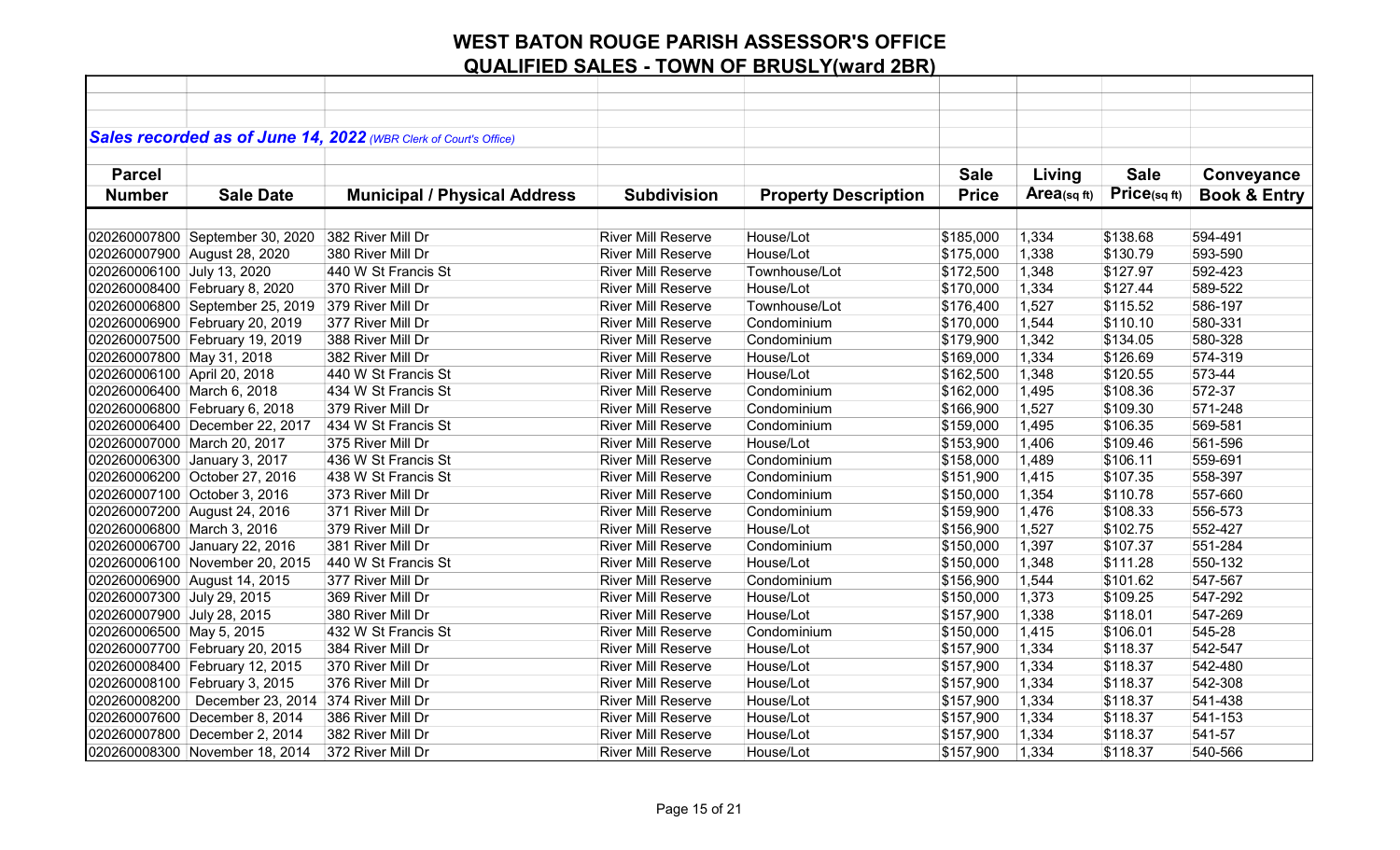|                             |                                 | Sales recorded as of June 14, 2022 (WBR Clerk of Court's Office) |                           |                             |              |             |              |                         |
|-----------------------------|---------------------------------|------------------------------------------------------------------|---------------------------|-----------------------------|--------------|-------------|--------------|-------------------------|
|                             |                                 |                                                                  |                           |                             |              |             |              |                         |
| <b>Parcel</b>               |                                 |                                                                  |                           |                             | <b>Sale</b>  | Living      | <b>Sale</b>  | Conveyance              |
| <b>Number</b>               | <b>Sale Date</b>                | <b>Municipal / Physical Address</b>                              | <b>Subdivision</b>        | <b>Property Description</b> | <b>Price</b> | Area(sq ft) | Price(sqft)  | <b>Book &amp; Entry</b> |
|                             |                                 |                                                                  |                           |                             |              |             |              |                         |
|                             | 020260007500 January 14, 2014   | 388 River Mill Dr                                                | <b>River Mill Reserve</b> | House/Lot                   | \$148,200    | 1,757       | \$84.35      | 530-584                 |
| 020260007600 June 14, 2012  |                                 | 386 River Mill Dr                                                | <b>River Mill Reserve</b> | $ $ Lots $(10)$             | \$225,000    |             | \$22.500/lot | 513-286                 |
|                             | 020210009400 December 20, 2012  | Live Oak Dr                                                      | Rodriguez                 | Lot                         | \$1,200      |             | n/a          | 519-625                 |
|                             | 020220011500 September 14, 2020 | 1670 Ory Dr                                                      | Romey Dupuy               | Lot, 0.369 Acres            | \$62,500     |             | \$3.89/sq ft | 594-145                 |
| 020220011300 April 26, 2010 |                                 | 1505 Live Oak Dr                                                 | Romey Dupuy               | House/Lot                   | \$117,000    | 1,134       | \$103.17     | 494-39                  |
|                             | 020230002202 September 11, 2018 | 942 W Main St                                                    | Sanders Peavy             | House/Lot                   | \$169,000    | 1,603       | \$105.43     | 577-197                 |
| 020230002202 July 11, 2016  |                                 | 922 W Main St                                                    | Sanders Peavy             | Lot, 0.278 Acres            | \$35,000     |             | \$2.96/sq ft | 555-648                 |
| 020220000900 March 26, 2021 |                                 | 1828 Allene St                                                   | <b>Sarradet Acres</b>     | House/Lot                   | \$226,000    | 1,840       | \$122.83     | 599-183                 |
| 020220006300 June 17, 2016  |                                 | 2342 Allens St                                                   | <b>Sarradet Acres</b>     | House/Lot                   | \$250,000    | 3,013       | \$82.97      | 555-301                 |
| 020220006100 July 29, 2015  |                                 | 2314 Allene St                                                   | <b>Sarradet Acres</b>     | House/Lot                   | \$222,000    | 2,765       | \$80.29      | 547-319                 |
| 020220006000 June 26, 2015  |                                 | 2250 Allene St                                                   | <b>Sarradet Acres</b>     | House/Lot                   | \$185,000    | 1,677       | \$110.32     | 546-379                 |
| 020210005800 April 25, 2014 |                                 | 2658 Allene St                                                   | <b>Sarradet Acres</b>     | House/Lot                   | \$202,000    | 2,014       | \$100.30     | 535-104                 |
| 020280003900 March 28, 2022 |                                 | 220 Gleason St                                                   | Southside Acres           | House/Lot                   | \$285,000    | 1,817       | \$156.85     | 609-229                 |
|                             | 020280006500 March 10, 2022     | 301 Julianne St                                                  | Southside Acres           | House/Lot                   | \$351,000    | 2,158       | \$162.65     | 608-506                 |
| 020280001400 March 2, 2022  |                                 | 306 E St Francis St                                              | Southside Acres           | House/Lot                   | \$230,000    | 1,796       | \$128.06     | 608-345                 |
|                             | 020280002405 February 4, 2022   | 602 Floyd St                                                     | Southside Acres           | House/Lot                   | \$485,000    | 3,002       | \$161.55     | 607-615                 |
|                             | 020280006800 December 6, 2021   | 310 Julianne St                                                  | Southside Acres           | House/Lot                   | \$298,000    | 1,924       | \$154.88     | 606-119                 |
|                             | 020280001700 August 25, 2021    | 408 E St Francis St                                              | Southside Acres           | House/Lot                   | \$179,000    | 1,624       | \$110.22     | 603-393                 |
| 020280006700 June 10, 2021  |                                 | 309 Julianne St                                                  | Southside Acres           | House/Lot                   | \$298,500    | 1,922       | \$155.31     | 601-498                 |
| 020280006600 April 29, 2021 |                                 | 305 Julianne St                                                  | Southside Acres           | House/Lot                   | \$289,000    | 1,916       | \$150.84     | 600-207                 |
|                             | 020280004500 November 10, 2020  | 307 Gleason St                                                   | Southside Acres           | House/Lot                   | \$275,000    | 2,296       | \$119.77     | 595-552                 |
|                             | 020280006900 September 4, 2020  | 306 Julianne St                                                  | Southside Acres           | House/Lot                   | \$250,000    | 1,784       | \$140.13     | 594--19                 |
|                             | 020280004100 January 24, 2020   | 812 Floyd St                                                     | Southside Acres           | House/Lot                   | \$206,000    | 2,026       | \$101.68     | 589-52                  |
|                             | 020280001800 October 25, 2019   | 504 E St Francis                                                 | Southside Acres           | House/Lot                   | \$204,000    | 2,161       | \$94.40      | 586-679                 |
| 020280002401 August 6, 2018 |                                 | 608 Floyd St                                                     | Southside Acres           | House/Lot                   | \$253,500    | 1,837       | \$138.00     | 576-195                 |
| 020280005700 April 17, 2018 |                                 | Marionneaux St(Southside Acres 2nd filing)                       | Southside Acres           | 2.75 Acres                  | \$146,500    |             | \$1.22/sq ft | 572-698                 |
| 020280003500 March 20, 2017 |                                 | 308 Gleason St                                                   | Southside Acres           | House/Lot                   | \$200,000    | 1,875       | \$106.67     | 561-620                 |
|                             | 020280006000 October 18, 2016   | 407 Gleason St                                                   | Southside Acres           | House/Lot                   | \$220,000    | 1,834       | \$119.96     | 558-199                 |
| 020280004200 June 17, 2016  |                                 | 708 Floyd St                                                     | Southside Acres           | House/Lot                   | \$240,000    | 1,967       | \$122.01     | 555-289                 |
| 020280002401 April 7, 2016  |                                 | Floyd St                                                         | Southside Acres           | Lot, 0.425 Acres            | \$38,000     |             | \$1.20/sq ft | 553-274                 |
|                             | 020280001700 October 14, 2015   | 408 E St Francis St                                              | Southside Acres           | House/Lot                   | \$120,000    | 1,624       | \$73.89      | 549-240                 |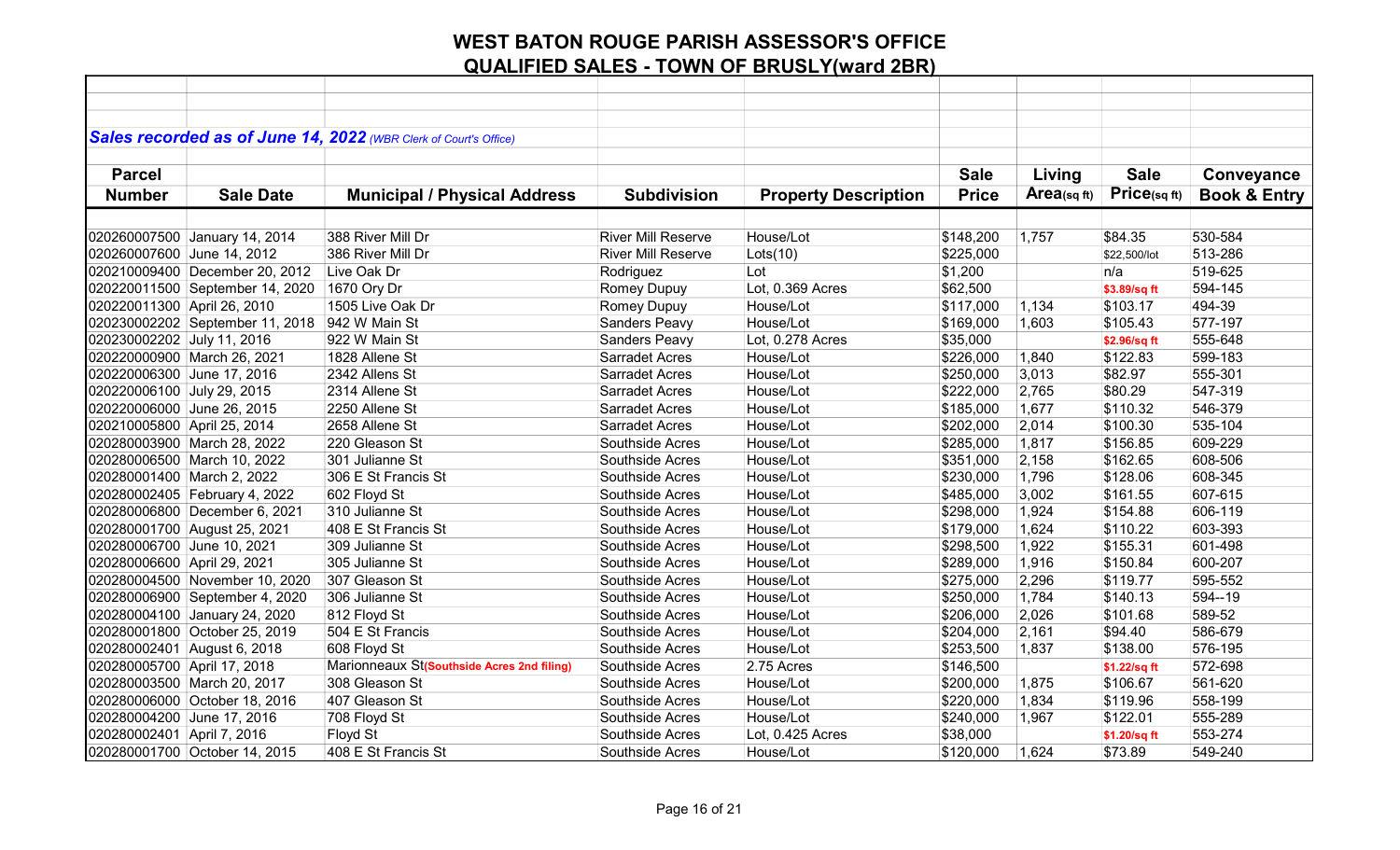|                             |                                | Sales recorded as of June 14, 2022 (WBR Clerk of Court's Office) |                             |                             |                    |            |               |                         |
|-----------------------------|--------------------------------|------------------------------------------------------------------|-----------------------------|-----------------------------|--------------------|------------|---------------|-------------------------|
|                             |                                |                                                                  |                             |                             |                    |            |               |                         |
| <b>Parcel</b>               |                                |                                                                  |                             |                             | <b>Sale</b>        | Living     | <b>Sale</b>   | Conveyance              |
| <b>Number</b>               | <b>Sale Date</b>               | <b>Municipal / Physical Address</b>                              | <b>Subdivision</b>          | <b>Property Description</b> | <b>Price</b>       | Area(sqft) | Price(sqft)   | <b>Book &amp; Entry</b> |
|                             |                                |                                                                  |                             |                             |                    |            |               |                         |
| 020280004000 June 16, 2015  |                                | 816 Floyd St                                                     | Southside Acres             | House/Lot                   | \$206,150          | 1,880      | \$109.65      | 546-185                 |
|                             | 020280005100 November 19, 2012 | 487 Marionneaux St                                               | Southside Acres             | House/Lot                   | \$261,000          | 2,754      | \$94.77       | 519-112                 |
|                             | 020280003100 February 1, 2010  | 500 Gleason St                                                   | Southside Acres             | House/Lot                   | \$196,000          | 1,775      | \$110.42      | 492-192                 |
|                             | 020280004500 February 1, 2010  | 307 Gleason St                                                   | Southside Acres             | House/Lot                   | \$199,000          | 2,296      | \$86.67       | 492-191                 |
| 024700000900 June 19, 2020  |                                | 331 Sycamore Circle                                              | <b>Stonewall Plantation</b> | House/Lot                   | \$213,500          | 1,839      | \$116.10      | 591-696                 |
|                             | 024700002100 January 8, 2019   | 339 Fallow Ground Dr                                             | <b>Stonewall Plantation</b> | Lot, 0.213 Acres            | \$58,000           |            | \$7.18/sq ft  | 579-370                 |
|                             | 024700001900 November 2, 2017  | 333 Fallow Ground Dr                                             | <b>Stonewall Plantation</b> | House/Lot                   | \$264,500          | 2,088      | \$126.68      | 568-662                 |
|                             | 024700001300 October 6, 2017   | 336 Sycamore Circle                                              | <b>Stonewall Plantation</b> | Lot, 0.13 Acres             | \$42,000           |            | \$7.63/sq ft  | 568-77                  |
| 024700000600 July 6, 2016   |                                | 322 S Labauve Av                                                 | <b>Stonewall Plantation</b> | House/Lot                   | \$215,000          | 1,656      | \$129.83      | 555-591                 |
|                             | 024700001900 October 21, 2014  | 333 Fallow Ground Dr                                             | <b>Stonewall Plantation</b> | Lot, 0.10 Acres             | \$50,000           |            | \$11.36/sq ft | 540-121                 |
| 024700000900 July 30, 2014  |                                | 331 Sycamore Circle                                              | <b>Stonewall Plantation</b> | Lot, 010 Acres              | \$50,000           |            | n/a           | 537-570                 |
| 020260006000 May 13, 2021   |                                | 409 Oak Plaza Blvd(between Cottonport Bank & Walk-Ons)           |                             | 0.574 Acres, Comm'l Land    | \$400,000          |            | \$16.00/sq ft | 600-472                 |
|                             | 024600000805 March 25, 2021    | between Allene & Live Oak(p/o Oscar Denham property)             |                             | Lot 3.779 Acres             | \$64,690           |            | \$0.40/sq ft  | 599-157                 |
| 02460000804                 | January 5, 2021                | between Allene & Live Oak(p/o Oscar Denham property)             |                             | Lot, 1.436 Acres            | \$23,450           |            | \$0.38/sq ft  | 597-201                 |
|                             | 024600000801 December 18, 2020 | between Allene & Live Oak(p/o Oscar Denham property)             |                             | Lot, 3.209 Acres            | \$48,000           |            | \$0.35/sq ft  | 596-685                 |
|                             | 024600000802 December 11, 2020 | between Allene & Live Oak(p/o Oscar Denham property)             |                             | Lot, 5.997 Acres            | \$85,000           |            | \$0.33/sq ft  | 596-344                 |
|                             | 024600000803 December 11, 2020 | between Allene & Live Oak(p/o Oscar Denham property)             |                             | Lot, 5.693 Acres            | \$85,000           |            | \$0.35/sq ft  | 596-348                 |
|                             | 024600000800 October 20, 2020  | between Allene & Live Oak(p/o Oscar Denham property)             |                             | Lot, 1.94 Acres             | \$29,700           |            | \$0.36/sq ft  | 595-54                  |
|                             | 020260002500 March 15, 2018    | 400 W St Francis St(The Oaks Shopping Center)                    |                             | Comm'l Bldg / 4.55 Acres    | \$4,350,000 39,300 |            | \$110.69      | 572-167                 |
|                             | 020260002401 October 7, 2014   | Oak Plaza Dr(Hwy 1 S, outparcel - The Oaks Shopping Center)      |                             | 0.63 Acres, Comm'l Lot      | \$143,250          |            | \$5.22/sq ft  | 539-478                 |
|                             | 020280002200 January 12, 2011  | 610 S Kirkland Dr                                                |                             | House/Lot                   | \$105,000          | 1,010      | \$103.96      | 500-510                 |
| 024600012100 June 9, 2022   |                                | Orleans West(rear lots formerly Tassin)                          | ---------------             | $Lot(s)$ 1.157 Acres        | \$41,000           | 0          | n/a           | 611-399                 |
| 024600000100 June 3, 2022   |                                | Orleans West(rear lots formerly Tassin)                          |                             | Lot, 1.009 Aces             | \$35,000           |            | \$0.73/sq ft  | 611-287                 |
| 020250002602 May 20, 2022   |                                | 110 N Vaughn Dr                                                  |                             | Comm'l Bldg/Lot             | \$68,000           | 290        | \$234.48      | 610-551                 |
| 020220004300 May 20, 2022   |                                | 301 N Labauve Av                                                 | ---------------             | House/Lot                   | \$139,528          | 1,565      | \$89.16       | 610-577                 |
| 020260000208 April 22, 2022 |                                | 376 Bourgeois St                                                 |                             | House/Lot                   | \$232,685          | 1,724      | \$134.97      | 610-80                  |
|                             | 020260000203 March 31, 2022    | 424 Bourgeois St                                                 | ---------------             | House/Lot                   | \$230,990          | 1,717      | \$134.53      | 609-285                 |
|                             | 020260000207 March 30, 2022    | 386 Bourgeois St                                                 | ---------------             | House/Lot                   | \$221,500          | 1,595      | \$138.87      | 609-266                 |
|                             | 020270006800 March 25, 2022    | 121 N Kirkland Dr                                                | ---------------             | House/Lot                   | \$120,000          | 840        | \$142.86      | 609-173                 |
|                             | 020260000204 March 23, 2022    | 414 Bourgeois St                                                 | ---------------             | House/Lot                   | \$220,655          | 1,614      | \$136.71      | 609-110                 |
|                             | 020260000205 March 17, 2022    | 404 Bourgeois St                                                 | ---------------             | House/Lot                   | \$234,480          | 1,805      | \$129.90      | 608-667                 |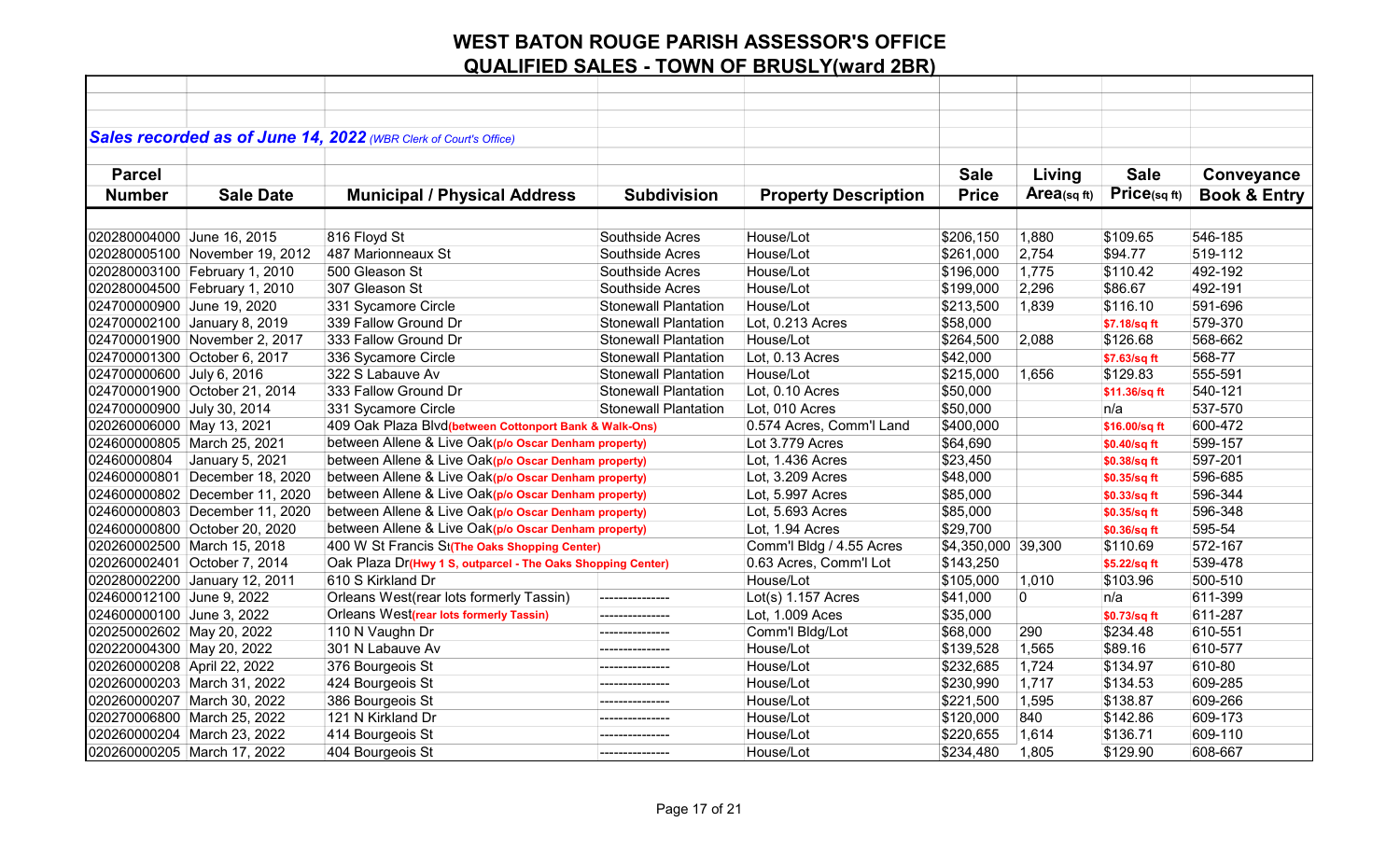|                             |                                 | Sales recorded as of June 14, 2022 (WBR Clerk of Court's Office) |                    |                             |              |             |                |                         |
|-----------------------------|---------------------------------|------------------------------------------------------------------|--------------------|-----------------------------|--------------|-------------|----------------|-------------------------|
|                             |                                 |                                                                  |                    |                             |              |             |                |                         |
| <b>Parcel</b>               |                                 |                                                                  |                    |                             | <b>Sale</b>  | Living      | <b>Sale</b>    | Conveyance              |
| <b>Number</b>               | <b>Sale Date</b>                | <b>Municipal / Physical Address</b>                              | <b>Subdivision</b> | <b>Property Description</b> | <b>Price</b> | Area(sq ft) | Price(sqft)    | <b>Book &amp; Entry</b> |
|                             |                                 |                                                                  |                    |                             |              |             |                |                         |
| 020280002502 March 3, 2022  |                                 | 708 S Kirkland Dr                                                | ---------------    | House/Lot                   | \$215,000    | 1,722       | \$124.85       | 608-366                 |
|                             | 020270005200 February 3, 2022   | 731 E Main St                                                    |                    | Garage/Lot                  | \$45,000     |             | n/a            | 607-601                 |
|                             | 020270005700 January 26, 2022   | 811 E Main St                                                    |                    | House/Lot                   | \$165,000    | 1,182       | \$139.59       | 607-480                 |
|                             | 020260000211 January 6, 2022    | 336 Bourgeois St                                                 | ---------------    | House/Lot                   | \$210,320    | 1,484       | \$141.73       | 607-59                  |
|                             | 020250002603 December 17, 2021  | 142 N Vaughn Dr                                                  | ---------------    | Comm'l Bldg/Lot             | \$98,000     | 4,086       | \$23.99/sq ft  | 606-355                 |
|                             | 020220000300 December 16, 2021  | 411 N Labauve Av                                                 |                    | House/Lot                   | \$270,000    | 1,784       | \$151.35       | 606-352                 |
|                             | 020260000209 December 14, 2021  | 356 Bourgeois St                                                 | ---------------    | House/Lot                   | \$235,560    | 1,811       | \$130.07       | 606-301                 |
|                             | 020260000206 December 9, 2021   | 396 Bourgeois St                                                 |                    | House/Lot                   | \$217,935    | 1,611       | \$135.28       | 606-175                 |
|                             | 020260000202 December 1, 2021   | 434 Bourgeois St                                                 |                    | House/Lot                   | \$209,555    | 1,484       | \$141.21       | 605-634                 |
|                             | 020220011100 November 29, 2021  | 121 N Labauve Av                                                 | ---------------    | House/Lot                   | \$100,000    | 979         | \$102.15       | 605-547                 |
|                             | 020220017600 November 29, 2021  | 137 N Labauve Av                                                 | ---------------    | House/Lot                   | \$100,000    | 978         | \$102.25       | 605-544                 |
|                             | 020260000210 November 24, 2021  | 346 Bourgeois St                                                 | ---------------    | House/Lot                   | \$218,800    | 1,523       | \$143.66       | 605-516                 |
| 020220017700 August 9, 2021 |                                 | 1505 Anna Ln                                                     | ---------------    | House/Lot                   | \$475,000    | 2,249       | \$211.20       | 603-69                  |
| 020250001301 July 6, 2021   |                                 | 252 Sidney St / 438 N Vaughn Dr                                  | ---------------    | House/Comm'l Bldg/Lots      | \$676,750    |             | n/a            | 602-222                 |
| 020260000200 April 15, 2021 |                                 | 322 Bourgeois St                                                 | ---------------    | Lot, 0.960 Acres            | \$85,000     |             | \$1.50/sq ft   | 599-634                 |
| 020260000200 March 22, 2021 |                                 | Bourgeois St(Rita Babin property)                                | ---------------    | Lots(10)                    | \$400,000    |             | \$40,000/lot   | 599-18                  |
| 020220004000 March 4, 2021  |                                 | 1527 Allene St                                                   |                    | House/Lot                   | \$145,000    | 1,233       | \$117.60       | 598-434                 |
|                             | 020270004700 February 24, 2021  | 217 Jones(storage bldgs)                                         | ---------------    | Comm'l Bldg/Lot             | \$140,000    |             | n/a            | 598-244                 |
|                             | 020250001901 February 12, 2021  | 409 E Main St(Daniel's Pharmacy)                                 |                    | Comm'l Bldg/Lot             | \$500,000    | 2,733       | \$182.95       | 597-689                 |
|                             | 020250002603 January 25, 2021   | 142 N Vaughan Dr                                                 | ---------------    | Comm'l Bldg/Lot             | \$140,000    | 4,086       | \$34.26        | 597-436                 |
|                             | 020210009101 December 29, 2020  | 3481 Allene St                                                   | ---------------    | Mobile Home/Lot             | \$28,000     |             | n/a            | 597-139                 |
|                             | 020210009100 October 22, 2020   | 3509 Allene St                                                   |                    | Mobile Home/Lot             | \$52,000     |             | n/a            | 595-124                 |
|                             | 020270014503 October 8, 2020    | Bourgeois St(Rita Babin property)                                | ---------------    | Lot, 3.038 Acres            | \$165,000    |             | \$1.24/sq ft   | 594-631                 |
| 024600000301 June 4, 2020   |                                 | 539 N Labauve Rd                                                 |                    | House/Lot                   | \$171,000    | 1,392       | \$122.84       | 591-506                 |
| 020230000300 May 13, 2020   |                                 | 408 N Labauve Av                                                 |                    | House/Lot                   | \$165,000    | 1,473       | \$112.02       | 591-157                 |
| 020270009900 May 6, 2020    |                                 | 506 E Main St                                                    |                    | House/Lot                   | \$38,000     | 727         | \$52.27        | 591-42                  |
| 020280002100 May 6, 2020    |                                 | 606 E St Francis St                                              |                    | House/Lot                   | \$315,000    | 2,723       | \$115.68       | 591-23                  |
| 020250006203 April 30, 2020 |                                 | 132 First St                                                     | ---------------    | House/Lot                   | \$219,000    | 1,578       | \$138.78       | 590-647                 |
|                             | 020240001101 September 23, 2019 | 136 Elaine St                                                    | ---------------    | House/Lot                   | \$220,000    | 1,841       | \$119.50       | 586-164                 |
| 020220021000 May 29, 2019   |                                 | 1521 Allene St                                                   | --------------     | House/Lot                   | \$194,000    | 1,419       | \$136.72       | 582-587                 |
| 020260002401 May 6, 2019    |                                 | 447 Oak Plaza Blvd(LIT Pizza)                                    | ---------------    | Comm'l Bldg/Lot             | \$430,000    | 1,882       | \$228.48/sq ft | 582-277                 |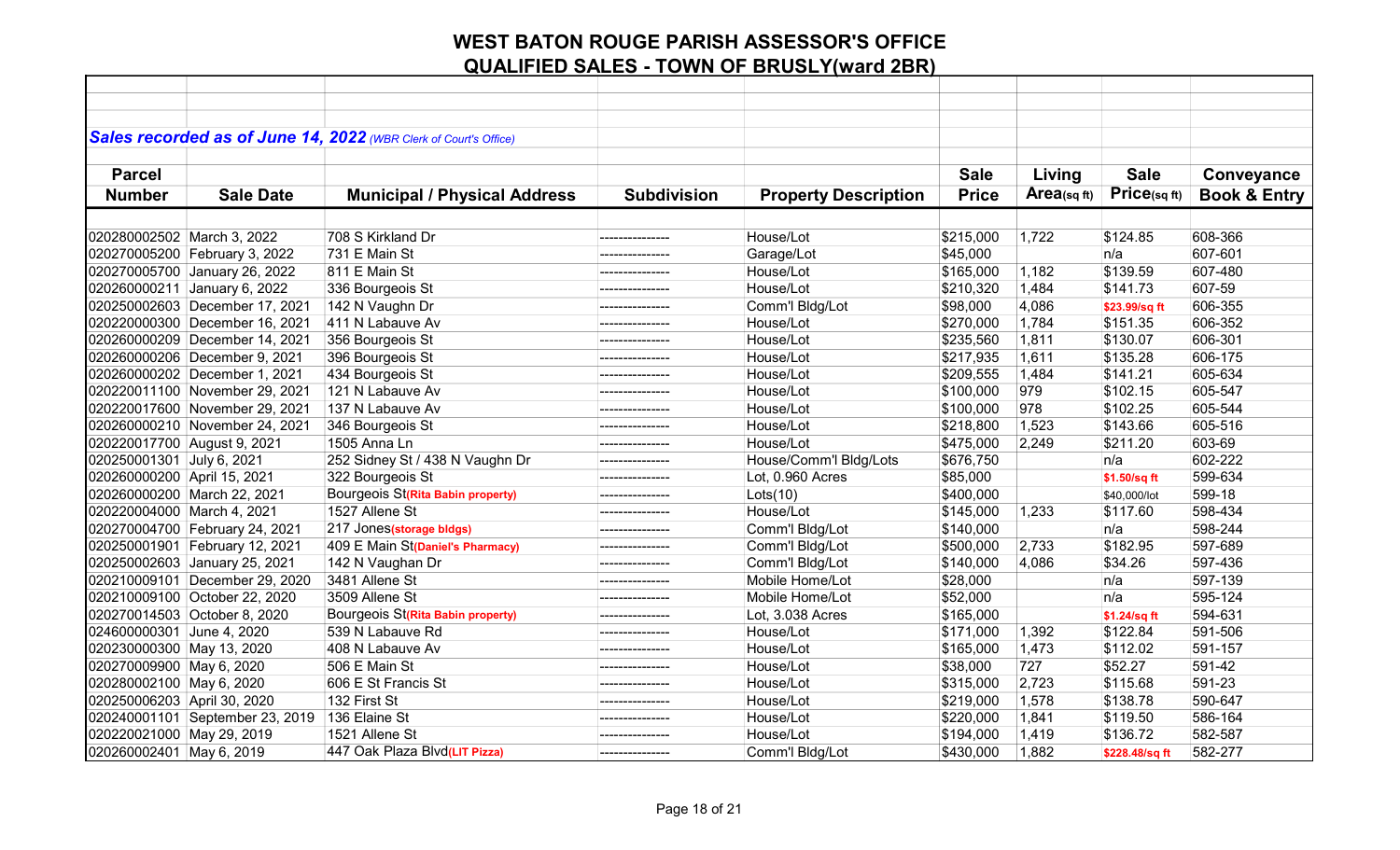| Sales recorded as of June 14, 2022 (WBR Clerk of Court's Office)<br><b>Parcel</b><br><b>Sale</b><br><b>Sale</b><br>Living<br>Price(sqft)<br>Area(sqft)<br><b>Number</b><br><b>Sale Date</b><br><b>Municipal / Physical Address</b><br><b>Subdivision</b><br><b>Property Description</b><br><b>Price</b> | Conveyance<br><b>Book &amp; Entry</b><br>580-434<br>580-397<br>580-293 |
|---------------------------------------------------------------------------------------------------------------------------------------------------------------------------------------------------------------------------------------------------------------------------------------------------------|------------------------------------------------------------------------|
|                                                                                                                                                                                                                                                                                                         |                                                                        |
|                                                                                                                                                                                                                                                                                                         |                                                                        |
|                                                                                                                                                                                                                                                                                                         |                                                                        |
|                                                                                                                                                                                                                                                                                                         |                                                                        |
|                                                                                                                                                                                                                                                                                                         |                                                                        |
|                                                                                                                                                                                                                                                                                                         |                                                                        |
| <b>River Mill Reserve Dr</b><br>1.45 Acres<br>---------------                                                                                                                                                                                                                                           |                                                                        |
| 020260007400 February 27, 2019<br>\$175,000<br>\$2.77/sq ft<br><b>Orleans Quarters Dr</b><br>Lot<br>n/a                                                                                                                                                                                                 |                                                                        |
| 024600009300 February 22, 2019<br>\$8,000<br>\$115,000<br>\$136.90<br>121 N Kirkland Dr<br>House/Lot<br>840                                                                                                                                                                                             |                                                                        |
| 020270006800 February 19, 2019<br>712 S Kirkland Dr<br>728<br>\$188.19<br>House/Lot                                                                                                                                                                                                                     | 580-144                                                                |
| 020280002402 February 6, 2019<br>\$137,000<br>---------------                                                                                                                                                                                                                                           |                                                                        |
| 020220005100 January 10, 2019<br>903<br>223 N Labauve Av<br>House/Lot<br>\$75,000<br>\$83.06<br>--------------                                                                                                                                                                                          | 579-397                                                                |
| 020270006700 August 30, 2018<br>1001 E Main St<br>House/Lot<br>\$40,000<br>1,191<br>\$33.59                                                                                                                                                                                                             | 577-23                                                                 |
| 25 Acres<br>020259001100 August 1, 2018<br>Hwy 1 S(new Brusly High School)<br>\$1,594,421<br>\$63.777/acre<br>---------------                                                                                                                                                                           | 576-104                                                                |
| 020250002602 March 29, 2018<br>110 N Vaughn Dr<br>Comm'l Bldg / 0.105 Acres<br>\$50,000<br>n/a<br>---------------                                                                                                                                                                                       | 572-443                                                                |
| 020260000201 December 28, 2017<br>S Vaughn Dr<br>0.891 Acres, Comm'l Land<br>\$62,500<br>\$1.61/sq ft                                                                                                                                                                                                   | 570-9                                                                  |
| House/Lot<br>\$65,000<br>\$45.71<br>020230002000 December 15, 2017<br>1024 W Main St<br>1,422<br>_______________                                                                                                                                                                                        | 569-473                                                                |
| 020260006000 December 13, 2017<br>409 Oak Plaza Blvd<br>0.58 Acres, Comm'l Land<br>\$180,000<br>\$7.11/sq ft<br>---------------                                                                                                                                                                         | 569-442                                                                |
| 020280002400 December 4, 2017<br>637 St Rita St<br>House/Lot<br>\$186,000<br>\$98.00<br>1,898<br>---------------                                                                                                                                                                                        | 569-292                                                                |
| 437 Oak Plaza Blvd<br>1.511 Acres, Comm'l Land<br>020260002400 October 31, 2017<br>\$315,000<br>\$4.78/sq ft<br>---------------                                                                                                                                                                         | 568-559                                                                |
| 020250002400   September 15, 2017   137 E Main St<br>\$106.54<br>House/Lot<br>\$127,000<br>1,192                                                                                                                                                                                                        | 567-360                                                                |
| 1,191<br>020270006700 July 14, 2017<br>1001 E Main St<br>House/Lot<br>\$53,000<br>\$44.50<br>---------------                                                                                                                                                                                            | 565-468                                                                |
| 1,696<br>020210010400 June 23, 2017<br>3504 Allene St<br>House/Lot<br>\$225,000<br>\$132.67                                                                                                                                                                                                             | 565-136                                                                |
| 1,355<br>\$72.32<br>020250004900 April 13, 2017<br>334 W Main St<br>House/Lot<br>\$98,000                                                                                                                                                                                                               | 562-436                                                                |
| 1,419<br>\$135.94<br>020220021100 March 30, 2017<br>1547 Allene St<br>House/Lot<br>\$192,900                                                                                                                                                                                                            | 562-93                                                                 |
| House/Lot<br>\$64.94<br>020270004801 March 13, 2017<br>545 E Main St<br>\$105,000<br>1,617<br>---------------                                                                                                                                                                                           | 561-474                                                                |
| 020240000200 February 21, 2017<br>Lot, 0.227 Acres<br>\$67,500<br>1331 W Main St<br>\$6.82/sq ft                                                                                                                                                                                                        | 561-153                                                                |
| 020220021300 January 24, 2017<br>House/Lot<br>1621 Allene St<br>\$221,000<br>1,727<br>\$127.97<br>--------------                                                                                                                                                                                        | 560-415                                                                |
| 020230000101 January 18, 2017<br>460 N Labauve Av<br>House/Lot<br>\$155,000<br>1,769<br>\$87.62<br>--------------                                                                                                                                                                                       | 560-263                                                                |
| 1,727<br>020270005600 January 17, 2017<br>801 E Main St<br>House/Lot<br>\$185,000<br>\$107.12                                                                                                                                                                                                           | 560-201                                                                |
| 020250000101 January 10, 2017<br>House/3.54 Acres<br>1,162<br>\$167.81<br>449 Hwy 1 N<br>\$195,000<br>---------------                                                                                                                                                                                   | 560-105                                                                |
| 020220021200 December 13, 2016<br>1587 Allene St<br>House/Lot<br>\$197,000<br>1,663<br>\$118.46<br>--------------                                                                                                                                                                                       | 559-316                                                                |
| 020250005300 November 16, 2016<br>W. Main St<br>Lot<br>\$4,000<br>\$0.47/sq ft<br>---------------                                                                                                                                                                                                       | 558-698                                                                |
| 020240000300 October 27, 2016<br>1313 / 1313B W Main & 105 S Labauve<br>Houses(3)/Lot<br>\$235,000<br>\$84.53<br>2,780<br>---------------                                                                                                                                                               | 558-400                                                                |
| 020230000300 September 22, 2016<br>408 N Labauve Av<br>House/Lot<br>1,473<br>\$102.51<br>\$151,000<br>---------------                                                                                                                                                                                   | 557-450                                                                |
| 020270005201 August 25, 2016<br>719 E Main St<br>Mobile Home/Lot<br>\$30,000<br>n/a<br>---------------                                                                                                                                                                                                  | 556-604                                                                |
| 020220004301 June 28, 2016<br>Pecan St<br>\$55,000<br>Lot, 0.516 Acres<br>\$2.44/sq ft<br>--------------                                                                                                                                                                                                | 555-456                                                                |
| \$125,000<br>020230001900 April 19, 2016<br>1042 W Main St<br>House/Lot<br>1,268<br>\$98.58<br>---------------                                                                                                                                                                                          | 553-467                                                                |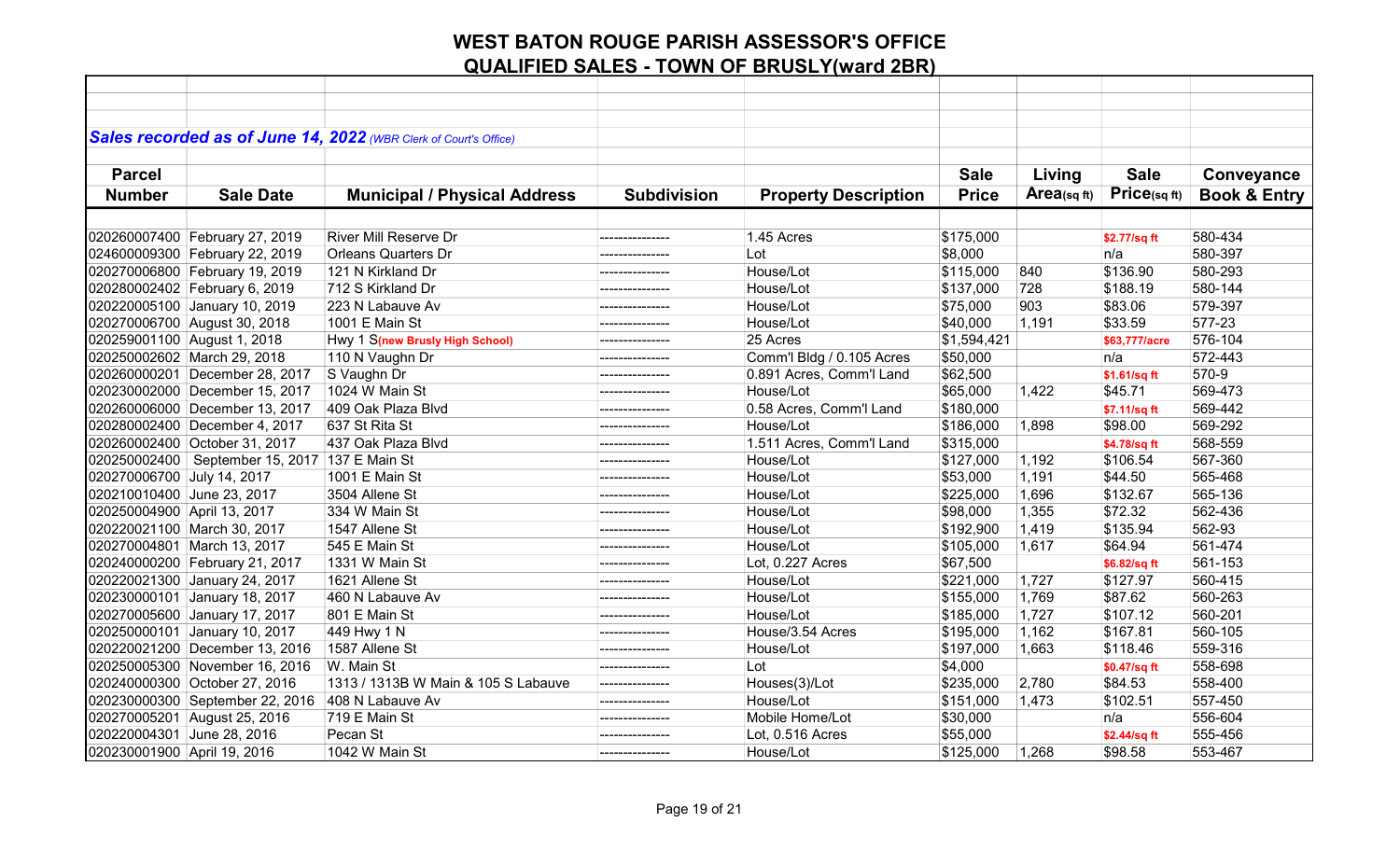|                              |                                 | Sales recorded as of June 14, 2022 (WBR Clerk of Court's Office) |                    |                             |              |             |                |                         |
|------------------------------|---------------------------------|------------------------------------------------------------------|--------------------|-----------------------------|--------------|-------------|----------------|-------------------------|
|                              |                                 |                                                                  |                    |                             |              |             |                |                         |
| <b>Parcel</b>                |                                 |                                                                  |                    |                             | <b>Sale</b>  | Living      | <b>Sale</b>    | Conveyance              |
| <b>Number</b>                | <b>Sale Date</b>                | <b>Municipal / Physical Address</b>                              | <b>Subdivision</b> | <b>Property Description</b> | <b>Price</b> | Area(sq ft) | Price(sqft)    | <b>Book &amp; Entry</b> |
|                              |                                 |                                                                  |                    |                             |              |             |                |                         |
| 024600009500 April 5, 2016   |                                 | <b>Orleans Quarters Dr</b>                                       |                    | ∣Lot                        | \$7,000      |             | n/a            | 553-228                 |
|                              | 020220011000 December 22, 2015  | 1620 Pecan St                                                    | ---------------    | House/Lot                   | \$175,000    | 1,354       | \$129.25       | 550-591                 |
|                              | 020230002900 December 9, 2015   | 140 Richard St                                                   |                    | Mobile Home/Lot             | \$39,000     | 1,186       | \$32.88        | 550-418                 |
| 020280001200 July 1, 2015    |                                 | 363 E St Francis St                                              |                    | House/Lot                   | \$195,000    | 1,597       | \$122.10       | 546-418                 |
| 020220004300 May 26, 2015    |                                 | 301 N Labauve Av                                                 | ---------------    | House/Lot                   | \$158,500    | 1,565       | \$101.28       | 545-394                 |
| 020230001500 May 15, 2015    |                                 | 1222 W Main St                                                   |                    | House/Lot                   | \$75,000     | 959         | \$78.21        | 545-205                 |
| 020280002400 April 28, 2015  |                                 | 637 St Rita St                                                   |                    | House/Lot                   | \$177,000    | 1,898       | \$93.26        | 544-591                 |
|                              | 020280002402 February 27, 2015  | 712 S Kirkland Dr                                                | ---------------    | House/Lot                   | \$120,000    | 2,091       | \$57.39        | 542-695                 |
|                              | 020270006400 September 30, 2014 | 947 E Main St(Morales Grocery)                                   |                    | Comm'l Bldg/Lot             | \$125,000    | 5,796       | \$21.57        | 539-361                 |
|                              | 020220011300 September 12, 2014 | 1505 Live Oak Dr                                                 |                    | House/Lot                   | \$87,800     | 1,134       | \$77.43        | 539-136                 |
| 020210010600 July 17, 2014   |                                 | 3642 Allene St                                                   | ---------------    | House/Lot                   | \$230,000    | 1,735       | \$132.56       | 537-224                 |
| 020220017401 June 27, 2014   |                                 | 189 N Labauve Av                                                 | ---------------    | House/Lot                   | \$200,000    | 1,612       | \$124.07       | 537-20                  |
| 020250001300 March 17, 2014  |                                 | 438 N Vaughn Dr                                                  | ---------------    | Comm'l Bldg/Lot             | \$300,000    |             | n/a            | 532-585                 |
| 024600000201 March 14, 2014  |                                 | Due N of Orleans West subdivision                                | ---------------    | 6.778 Acres                 | \$40,000     |             | \$5.900/acre   | 532-571                 |
|                              | 020220020900 December 19, 2013  | 1423 Allene St                                                   |                    | House/Lot                   | \$172,000    | 1,432       | \$120.11       | 529-379                 |
|                              | 020260000100 October 29, 2013   | 309 S Vaughn Dr                                                  | ---------------    | House/Lot                   | \$170,000    | 2,179       | \$78.02        | 528-187                 |
|                              | 020220005402 October 25, 2013   | 1502 Ory Dr                                                      | ---------------    | Mobile Home/Lot             | \$60,000     | 887         | \$67.64        | 528-137                 |
| 020280000600 June 17, 2013   |                                 | 546 S Kirkland Dr                                                |                    | Apartment(4 units)/Lot      | \$124,000    |             | n/a            | 525-46                  |
| 020280002201 June 17, 2013   |                                 | 660 E St Francis St                                              | ---------------    | House/Lot                   | \$187,000    | 1,522       | \$122.86       | 525-61                  |
| 020250002300 May 28, 2013    |                                 | 153 E Main St                                                    | --------------     | House/Lot                   | \$43,500     | 1,832       | \$23.74        | 524-322                 |
| 020270004800 May 13, 2013    |                                 | 557 E Main St                                                    |                    | House/Lot                   | \$240,000    | 4,552       | \$52.72        | 523-554                 |
| 020220011500 May 3, 2013     |                                 | 1670 Ory Dr                                                      | ---------------    | Lot                         | \$38,000     |             | n/a            | 523-411                 |
| 020220000301 April 9, 2013   |                                 | 1420 Allene St                                                   | ---------------    | House/Lot                   | \$157,000    | 1,585       | \$99.05        | 522-594                 |
| 024600000301 April 5, 2013   |                                 | 539 N. Labauve Rd                                                |                    | House/Lot                   | \$146,900    | 1,392       | \$105.53       | 522-546                 |
| 020220003901 March 12, 2013  |                                 | 1671 Allene St                                                   |                    | House/Lot                   | \$164,900    | 1,347       | \$122.42       | 522-123                 |
|                              | 020230000401 February 26, 2013  | 350 N Labauve Av                                                 |                    | House/Lot                   | \$215,000    | 2,448       | \$87.83        | 521-521                 |
|                              | 020250005900 February 21, 2013  | 116 W Main St                                                    | ---------------    | House/Lot                   | \$80,000     | 1,707       | \$46.87        | 521-464                 |
|                              | 020280002502 February 15, 2013  | 708 S Kirkland Dr                                                | ---------------    | House/Lot                   | \$165,000    | 1,722       | \$95.82        | 521-376                 |
| 020260003000 January 2, 2013 |                                 | 467 Oak Plaza Blvd                                               | ---------------    | Comm'l Bldg/Land            | \$460,000    | 2,020       | \$227.72/sq ft | 520-361                 |
|                              | 020280002404 November 20, 2012  | St Rita St                                                       | --------------     | Lot                         | \$52,000     |             | n/a            | 519-136                 |
|                              | 020230000401 November 7, 2012   | 350 N Labauve Ave                                                | ---------------    | House/Lot                   | \$245,000    | 2,448       | \$100.08       | 518-608                 |